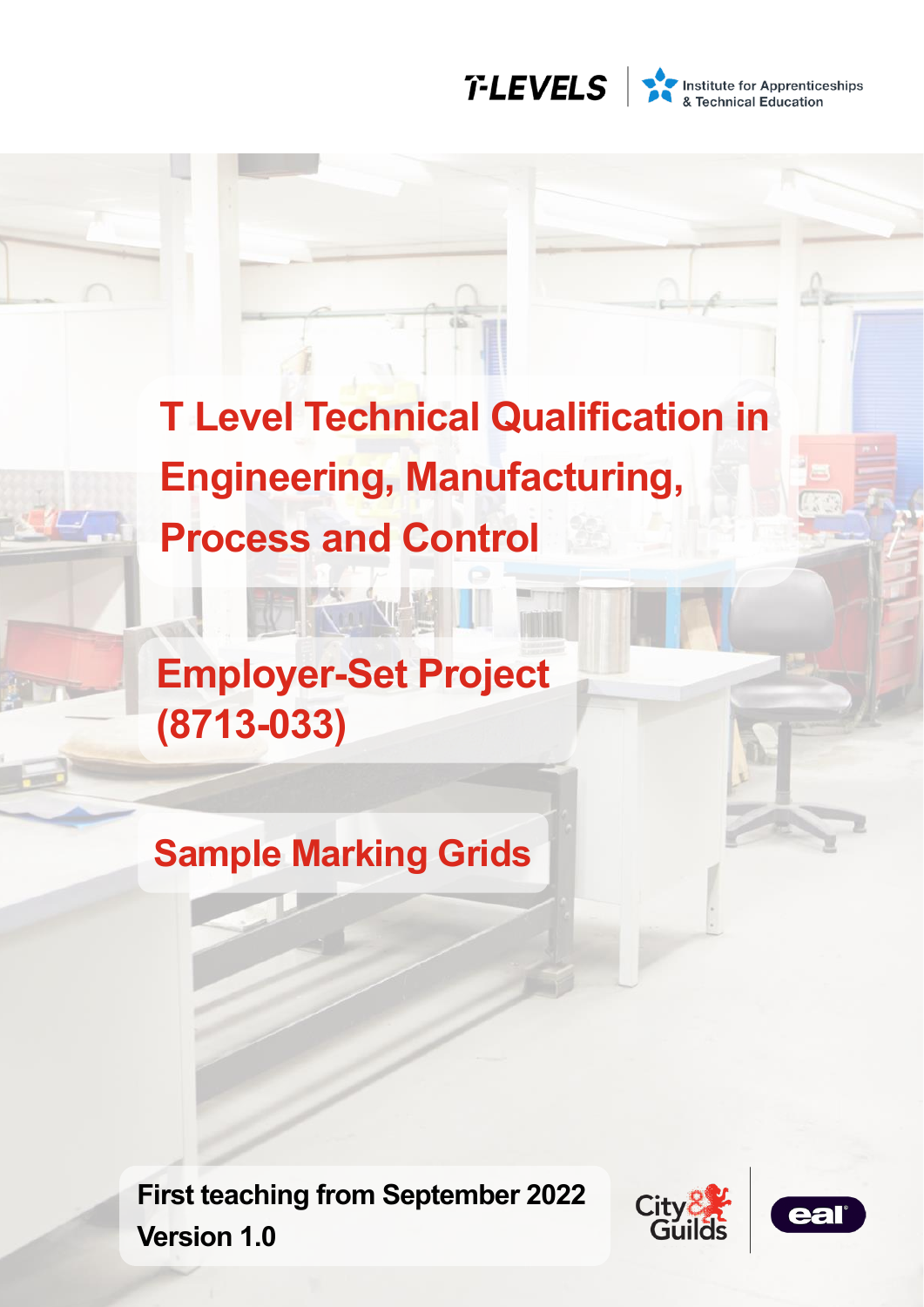# **Contents**

| General marking approach                | 3               |
|-----------------------------------------|-----------------|
| Assessment objectives                   | 5               |
| Employer-set project mark distribution  | 7               |
| 1. Research                             | 8               |
| 2. Report                               | 12 <sup>2</sup> |
| 3. Design                               | 16              |
| 4. Present                              | 21              |
| Maths, English and Digital skills (AO4) | 27              |
|                                         |                 |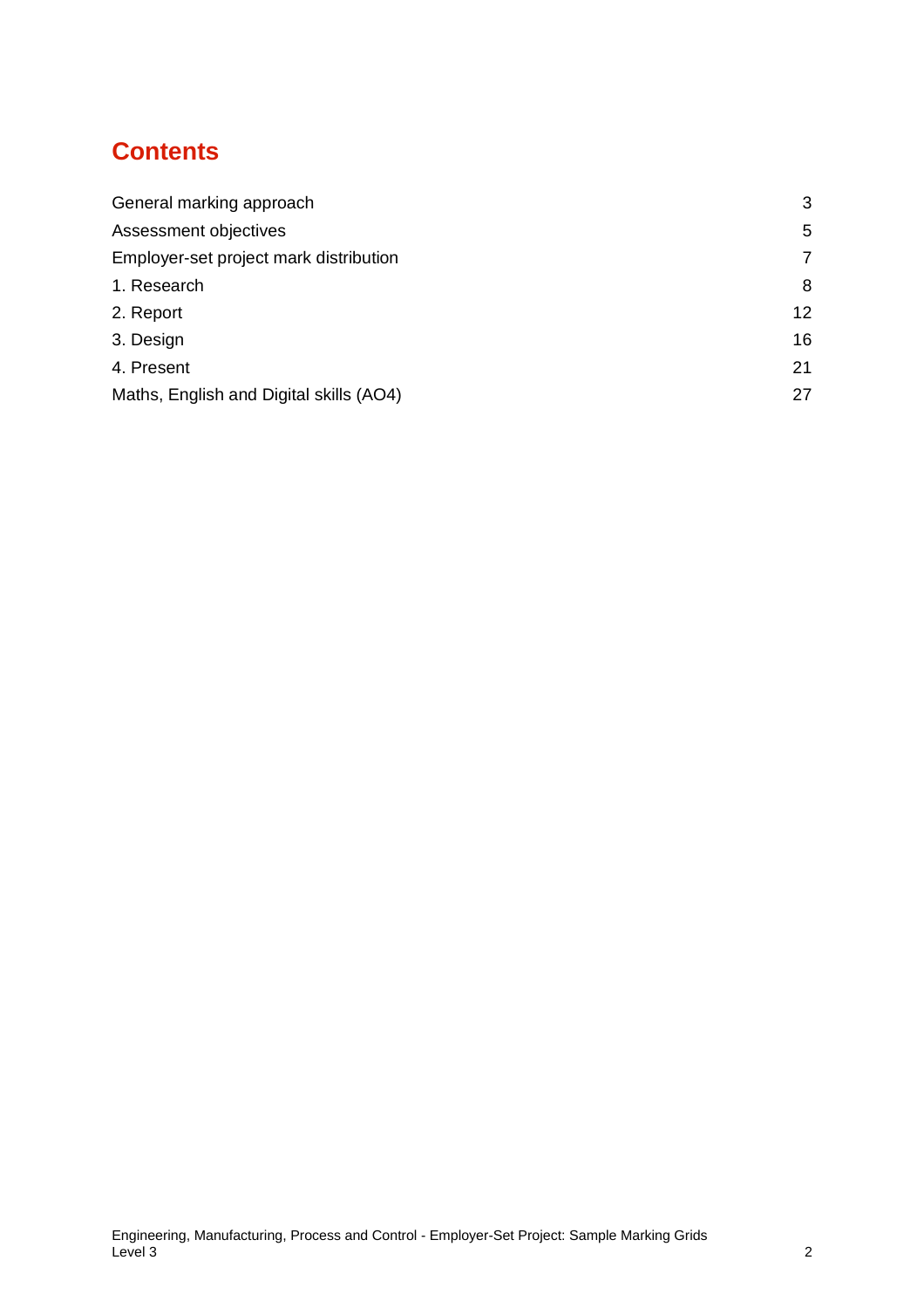### <span id="page-2-0"></span>**General marking approach**

The following process details at high level the steps that will be undertaken by the external marking teams at City & Guilds following the submission of candidate's submitted evidence (including additional supporting evidence such as videos of presentations etc.).

#### **Process**

- Marker scans/reads the candidate's evidence, any notes on the CRF e.g. regarding level of support recorded and the band descriptors. Evidence contained on the CRF is taken into account along with all other candidate evidence at the point of marking. The external marker makes a judgement on the level of performance the candidate has demonstrated taking all the evidence into consideration and they then judge the appropriate mark following the normal process.
- Marker makes an initial assessment of the best fit to band.
- Marker reviews the candidate evidence against the initial band descriptor in more detail to decide if the response is securely sitting within the band; i.e. all characteristics described by the band descriptor are seen or it strongly meets the level of performance described by the descriptor holistically:
	- o marker will also check the descriptor for the level above
	- $\circ$  if evidence clearly shows some of the characteristics of the higher band, the marker will select a suitable mark at the bottom of that band
	- $\circ$  if not showing characteristics of the higher band, the marker will revert to the original band, selecting a mark at the higher end of that mark range.

If the response is not securely in the band, but *is partially* showing the characteristics of the band:

- o marker will check the descriptor of the level below/above
- $\circ$  marker will decide on a suitable mark either at the bottom of the original band as some characteristics shown, or top of the lower band if it better describes the quality of the characteristics being shown.

If the response is largely meeting the band, with only a few concerns and is not showing characteristics aligning with the higher or lower bands, the appropriate mark is likely to be in the middle range.

If there is no alignment with the descriptor, the marker will reassess the starting band, and begin again.

- Based on the level of alignment with the descriptor, the marker will confirm a final mark within the band, bearing in mind the marks available form an evenly distributed scale:
	- $\circ$  if the quality of response fully aligns with the performance described by the descriptor, the marker will assign a high mark within the band
	- o if the quality of the response partially aligns with the performance described by the descriptor, the marker will assign a low to medium mark within the band
	- $\circ$  the marker will consider the quality of a range of similar responses (e.g. annotated lead grade exemplification materials, responses reviewed during standardisation, and through experience) and choose a mark that would give an appropriate ranking amongst those responses in relation to the full range of marks available in each band.
- In order to fully assess the evidence, it may be necessary to focus on several distinct aspects. These have been grouped into separate sub-grids to allow the marker to make separate assessment decisions, rather than attempt to bring disparate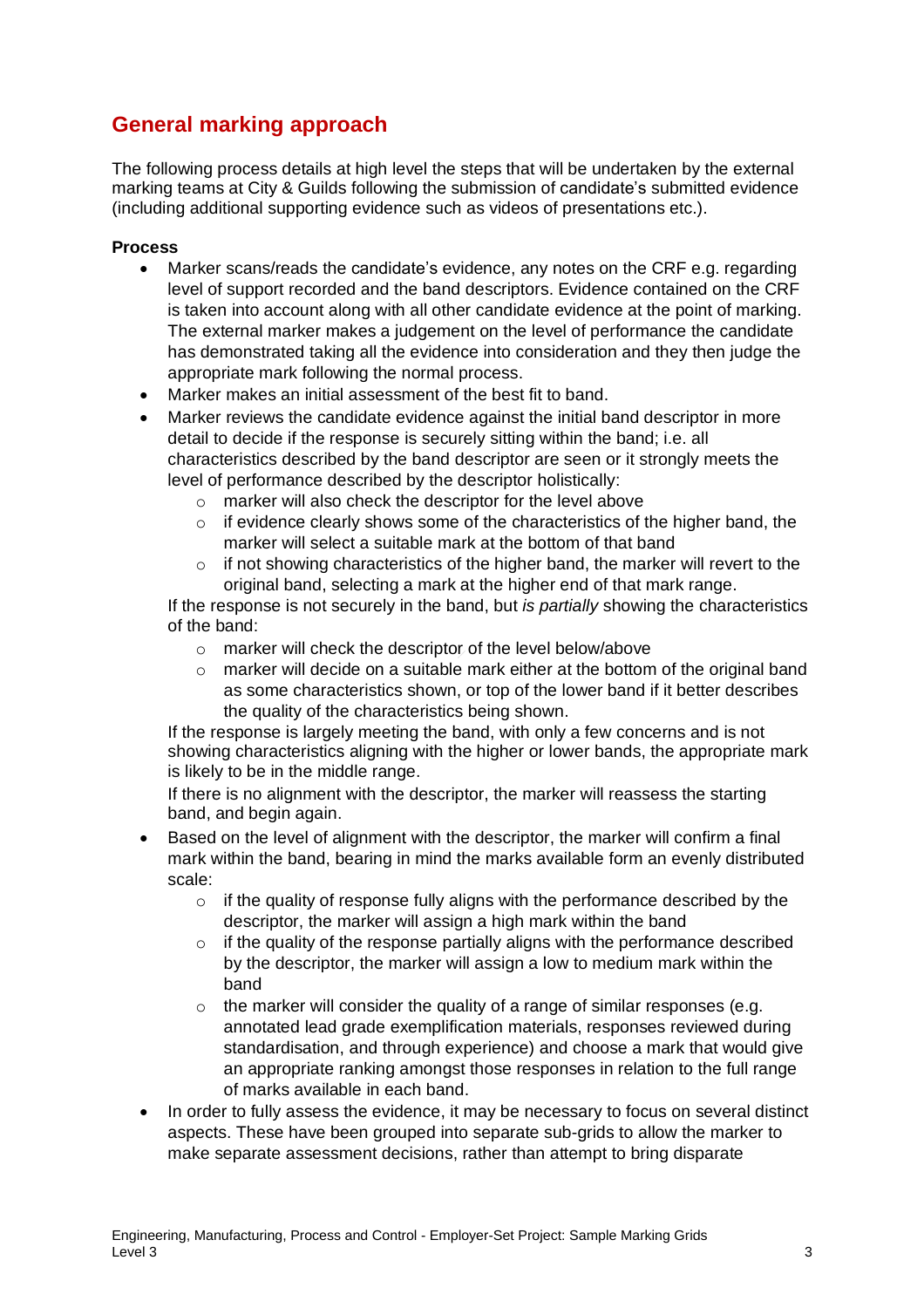elements together as a holistic judgement, to support reliability, validity and manageability for the marker.

• Should a candidate make an error or display a weakness in one task that is further compounded through the inter-dependent nature of the tasks and carry through that error, the marker should penalise the candidate only once. Each task should be considered within the constraints of the marking for the task itself, focusing on the knowledge and skills to be demonstrated in that task. For example, if the candidate does not research suitable options in task 1, when they get to the presentation task 4 where the solution is presented – the marker should focus on looking at how well the candidate presents the solution they are proposing, i.e. it is the presentation and communication skills that hold the main relevance in this task, rather than further penalising the candidate for a less than optimal research and proposal from the initial task 1. Candidates can also use evaluation within later task responses to address issues they have identified.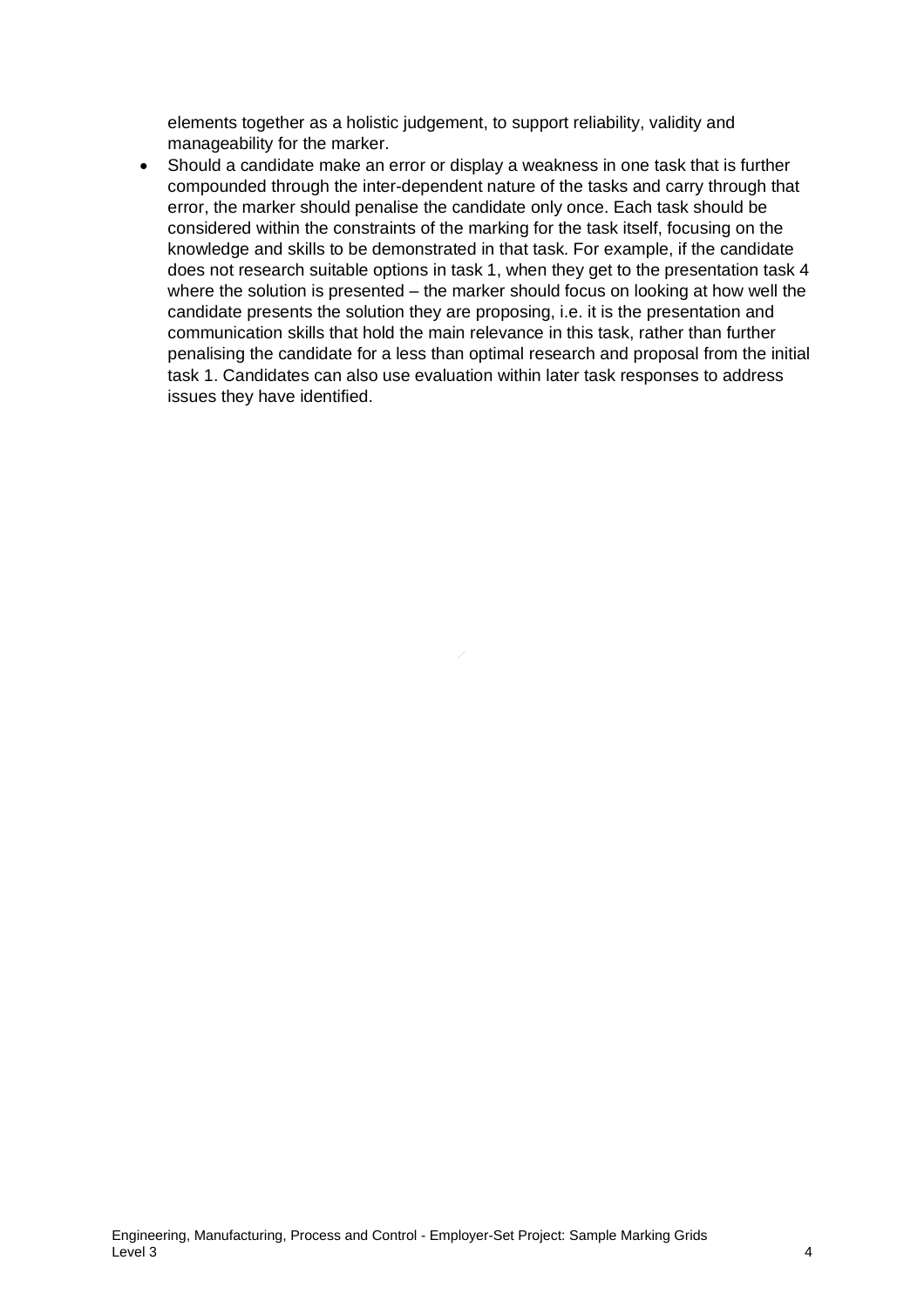# **Assessment objectives**

The Employer-Set Project is assessed against five assessment objectives. The assessment objectives are mapped against each task within the marking grids:

<span id="page-4-0"></span>

| ັັ<br><b>AO Ref</b> |                   | <b>Assessment Objective</b>                                                                                                                                                                                                                                                                                                                                                                                                                                                                                                                                                                                                                                                                                                                                                                                                                                                                                                                                                                                                                                                                                                                                                                                                                                                                                                                                              |
|---------------------|-------------------|--------------------------------------------------------------------------------------------------------------------------------------------------------------------------------------------------------------------------------------------------------------------------------------------------------------------------------------------------------------------------------------------------------------------------------------------------------------------------------------------------------------------------------------------------------------------------------------------------------------------------------------------------------------------------------------------------------------------------------------------------------------------------------------------------------------------------------------------------------------------------------------------------------------------------------------------------------------------------------------------------------------------------------------------------------------------------------------------------------------------------------------------------------------------------------------------------------------------------------------------------------------------------------------------------------------------------------------------------------------------------|
| AO <sub>1</sub>     |                   | Plan their approach to meeting the project brief.                                                                                                                                                                                                                                                                                                                                                                                                                                                                                                                                                                                                                                                                                                                                                                                                                                                                                                                                                                                                                                                                                                                                                                                                                                                                                                                        |
| AO <sub>2</sub>     |                   | Apply core knowledge and skills as appropriate:                                                                                                                                                                                                                                                                                                                                                                                                                                                                                                                                                                                                                                                                                                                                                                                                                                                                                                                                                                                                                                                                                                                                                                                                                                                                                                                          |
|                     | AO <sub>2</sub> a | core knowledge                                                                                                                                                                                                                                                                                                                                                                                                                                                                                                                                                                                                                                                                                                                                                                                                                                                                                                                                                                                                                                                                                                                                                                                                                                                                                                                                                           |
|                     | AO <sub>2</sub> b | core skills:<br>$\circ$<br>i) analysing and interpreting - Evaluate and confirm the brief with reference to context, objectives and constraints (e.g.<br>requirements, resources, precedents, technical issues, costs, health and safety, regulations, possibilities)<br>ii) planning and preparation - Propose and plan key activities, stages, methods, processes, techniques, documentation,<br>resources (including types of tools and equipment) and risk assessments<br>iii) developing responses - Apply engineering and manufacturing processes to achieve specific objectives and to produce quality<br>outcomes, using relevant techniques and technology, within limits of own authority<br>iv) evaluating and quality assuring - Carry out investigations, generate proposals and options, identify standard components and<br>systems at relevant stages to gather and evaluate relevant evidence and data, and to confirm the suitability of plans, processes,<br>actions and outcomes (including quality control and quality assurance activities)<br>v) communication and presentation - Record, report, communicate and present plans, proposals, processes, issues, risks and<br>outcomes to both technical and non-technical audiences, across a range of suitable formats and media (e.g. diagrams, physical<br>and digital records, presentations). |
| AO <sub>3</sub>     |                   | Select relevant techniques and resources to meet the brief.                                                                                                                                                                                                                                                                                                                                                                                                                                                                                                                                                                                                                                                                                                                                                                                                                                                                                                                                                                                                                                                                                                                                                                                                                                                                                                              |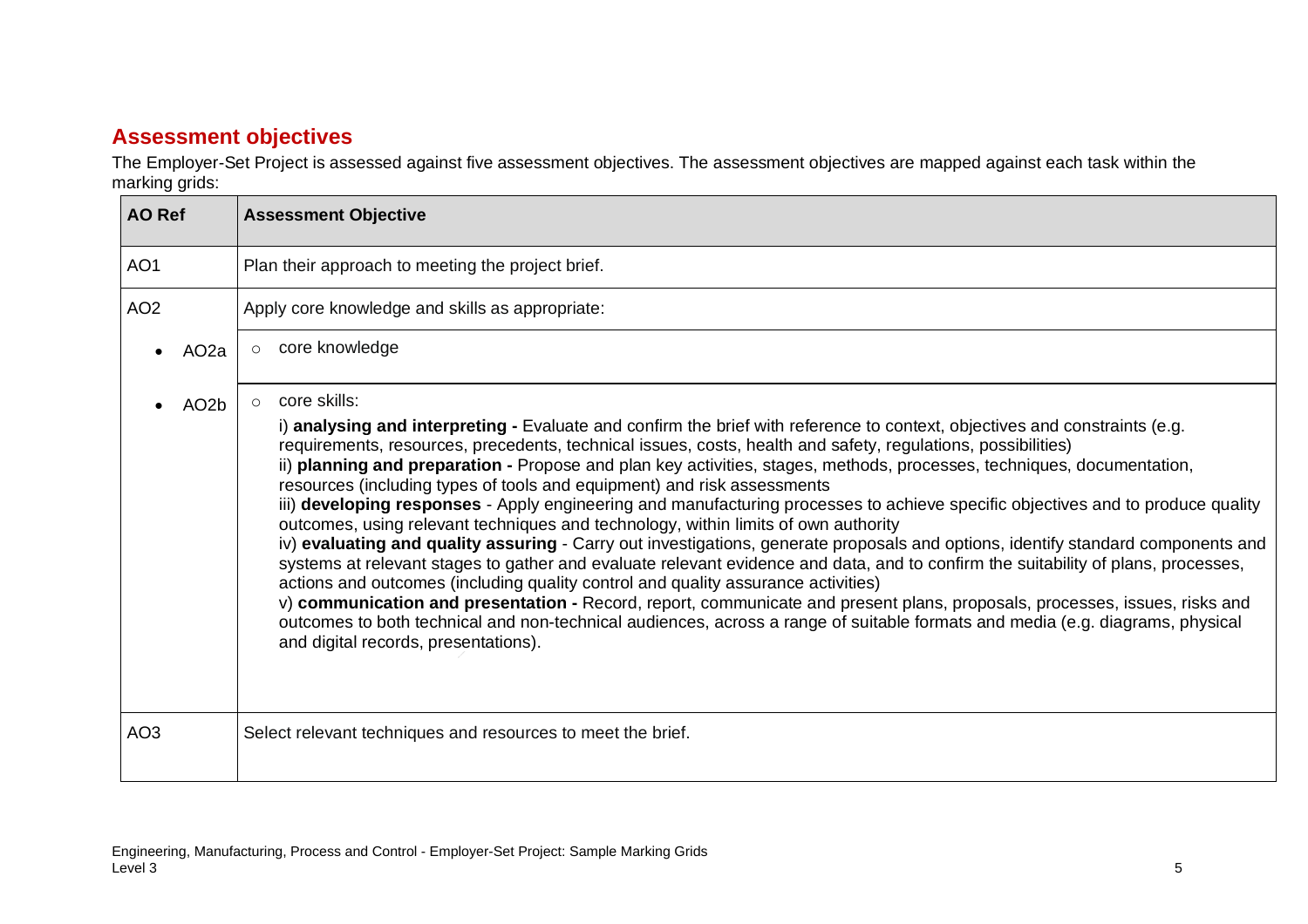| <b>AO</b> Ref   |                   | <b>Assessment Objective</b>                                                                                                                                                                                                                   |  |  |  |  |  |  |  |  |
|-----------------|-------------------|-----------------------------------------------------------------------------------------------------------------------------------------------------------------------------------------------------------------------------------------------|--|--|--|--|--|--|--|--|
| AO <sub>4</sub> |                   | Use maths, English and digital skills as appropriate:                                                                                                                                                                                         |  |  |  |  |  |  |  |  |
|                 | AO4a              | maths - Use of calculations to determine sizes, tolerance build up, and clearances required for the design                                                                                                                                    |  |  |  |  |  |  |  |  |
|                 | AO4b              | English - Demonstration of the ability to explain an approach to a task using written English. This should involve the use of<br>$\circ$<br>correct engineering terminology, effective punctuation and grammar to clearly explain an approach |  |  |  |  |  |  |  |  |
|                 | AO <sub>4</sub> c | digital - Use of CAD systems, researching standards and electronic information from websites to gather information of standard<br>parts.                                                                                                      |  |  |  |  |  |  |  |  |
| AO <sub>5</sub> |                   | Realise a project outcome and review how well the outcome meets the brief:                                                                                                                                                                    |  |  |  |  |  |  |  |  |
|                 | AO <sub>5</sub> a | realise a project outcome – was the right outcome achieved<br>$\circ$                                                                                                                                                                         |  |  |  |  |  |  |  |  |
|                 | AO <sub>5</sub> b | review how well the outcome meets the brief, how well was the brief met, the quality of the outcome in relation to the brief.<br>$\circ$                                                                                                      |  |  |  |  |  |  |  |  |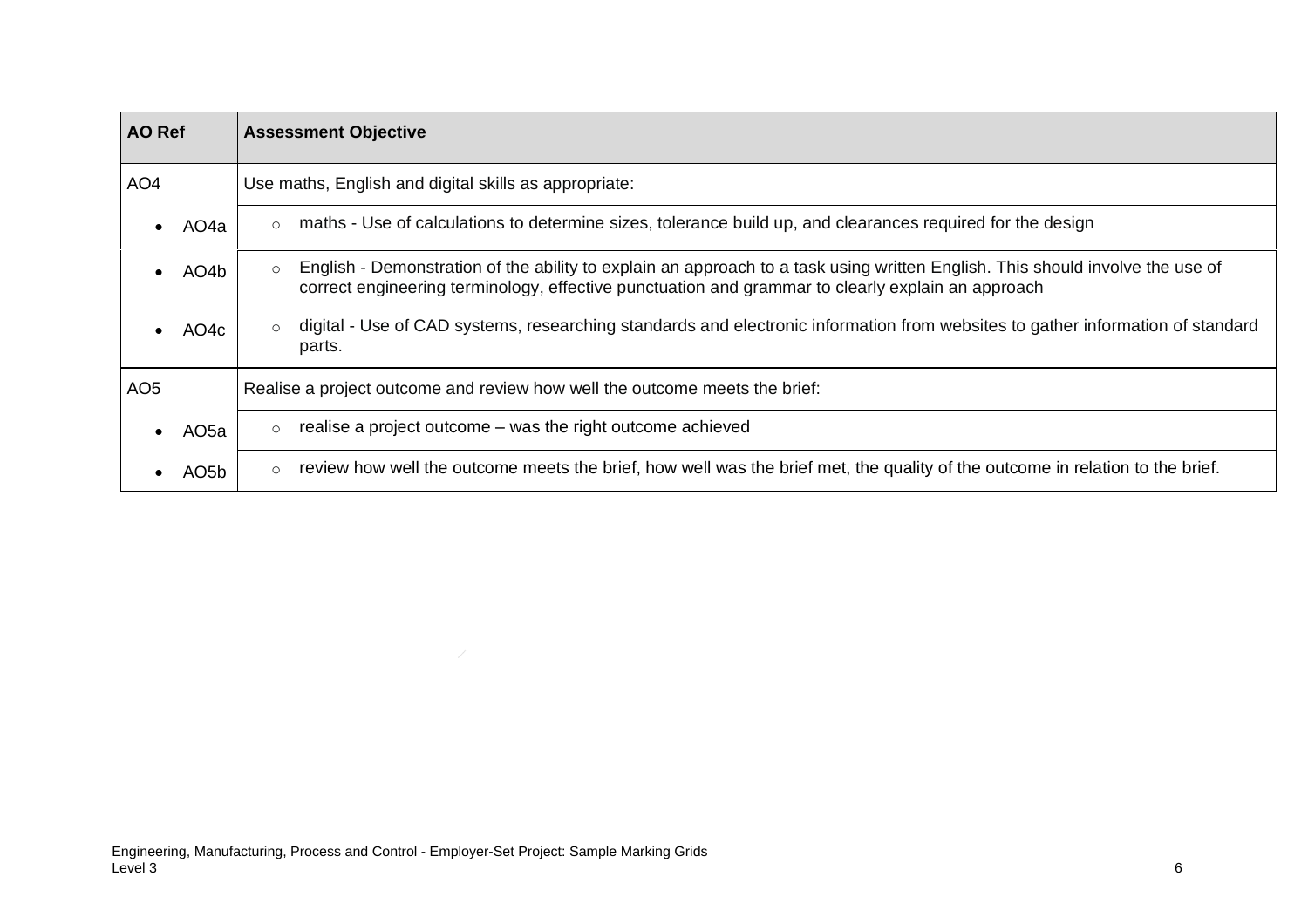### **Employer-set project mark distribution**

This table illustrates how the 90 marks for the employer-set project are distributed against the tasks and mapped to each assessment objective. These have been set by subject matter experts and employers and will support the comparability between versions of the employer-set project over time.

| <b>Tasks</b> | <b>AO1</b> | AO <sub>2</sub> a | AO <sub>2</sub> b | AO3            | AO <sub>5a</sub> | AO5b        | <b>Total</b>             | AO <sub>4</sub> a | AO4b         | AO4c |      |
|--------------|------------|-------------------|-------------------|----------------|------------------|-------------|--------------------------|-------------------|--------------|------|------|
| 1. Research  | 3          | $\sqrt{3}$        | $6\phantom{1}$    | $\mathfrak{S}$ | $\mathbf 0$      | $\mathbf 0$ | 15                       |                   |              |      |      |
| 2. Report    | 3          | 6                 | $\,6$             | 3              | $\mathbf 0$      | $\mathbf 0$ | 18                       |                   |              |      |      |
| 3. Design    | 3          | 6                 | 6                 | 3              | 3                | 3           | 24                       | 3                 | $\mathbf{3}$ | 3    |      |
| 4. Present   | 3          | 6                 | 6                 | 3              | 3                | 3           | 24                       |                   |              |      |      |
| Total        | 12         | 21                | 24                | 12             | $6\phantom{1}6$  | 6           | 81                       |                   | 9            |      | 90   |
| AO marks     | 12         |                   | 45                | 12             |                  | 12          | $\blacksquare$           |                   | 9            |      | 90   |
| AO %         | 13.3%      |                   | 50%               | 13.3%          |                  | 13.3%       | $\overline{\phantom{a}}$ |                   | 10%          |      | 100% |

<span id="page-6-0"></span>NB - AO2 collectively must be at least 50% (i.e. 45 marks).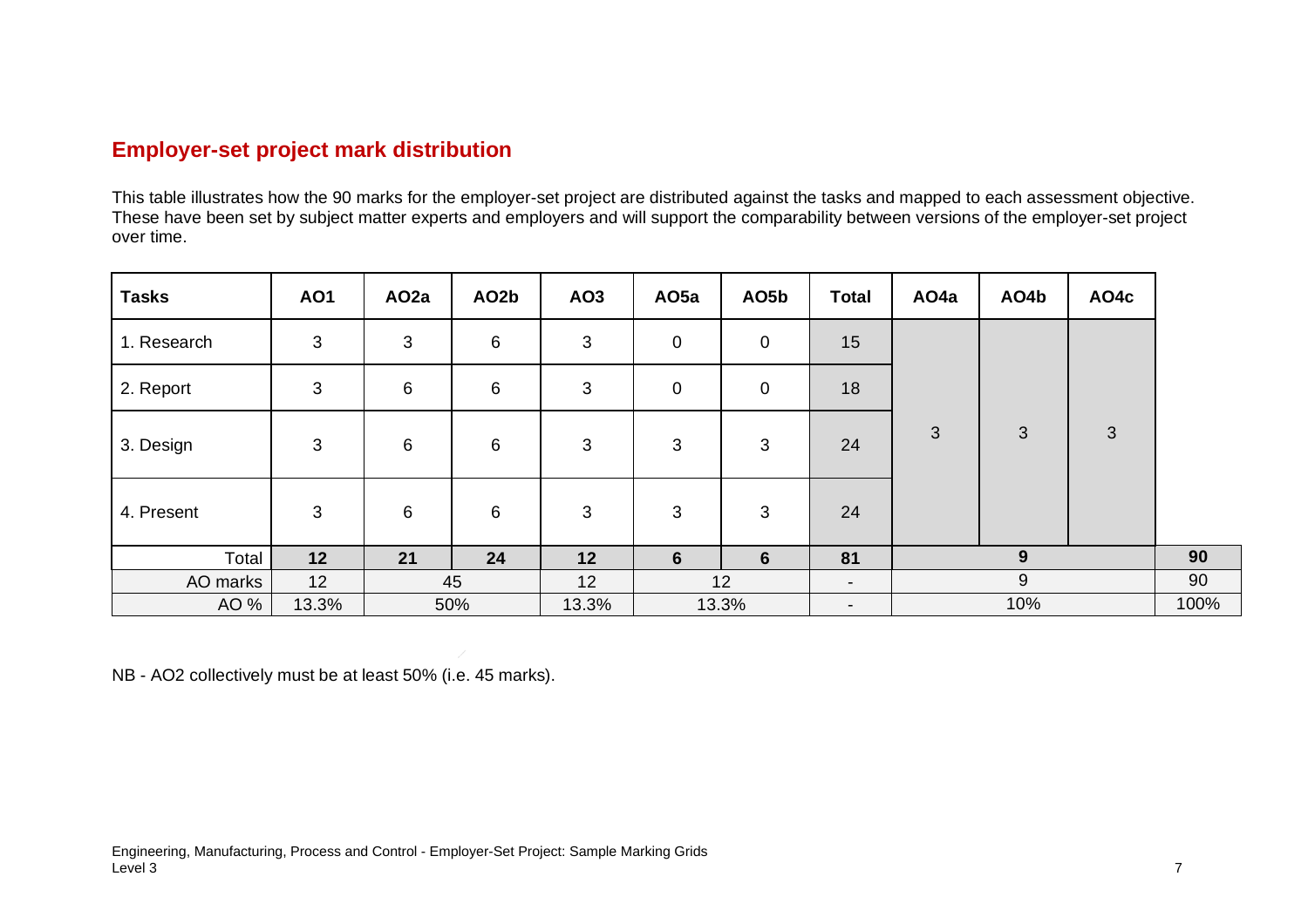### **1. Research**

#### **Guidance for markers**

The following evidence must be used to assess performance against this assessment objective:

- research notes
- <span id="page-7-0"></span>• list of references/sources.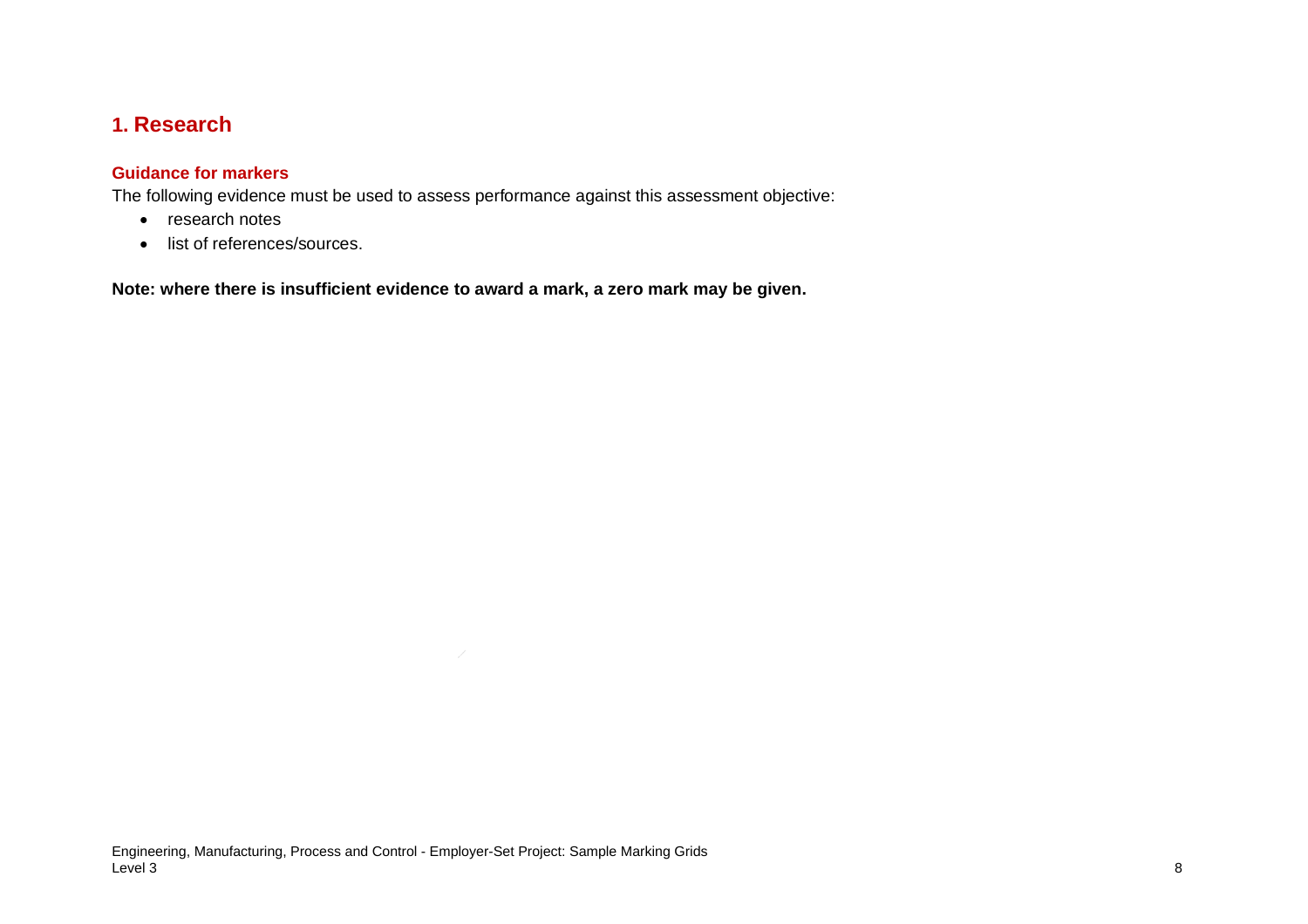|                                                                                                    |                        | <b>Band 1 descriptor</b>                   |   | <b>Band 2 descriptor</b><br><b>Band 3 descriptor</b> |   |                                                                                                                                                                                                                                                                                                                                                                                                                                                                                                                                                                                                                                                                                                                                                                                                                                                                                                                                                                                                                                                                                    |                | <b>AOs</b><br>(marks) | <b>Total</b><br>marks<br>available |                                                          |   |
|----------------------------------------------------------------------------------------------------|------------------------|--------------------------------------------|---|------------------------------------------------------|---|------------------------------------------------------------------------------------------------------------------------------------------------------------------------------------------------------------------------------------------------------------------------------------------------------------------------------------------------------------------------------------------------------------------------------------------------------------------------------------------------------------------------------------------------------------------------------------------------------------------------------------------------------------------------------------------------------------------------------------------------------------------------------------------------------------------------------------------------------------------------------------------------------------------------------------------------------------------------------------------------------------------------------------------------------------------------------------|----------------|-----------------------|------------------------------------|----------------------------------------------------------|---|
| Task 1                                                                                             |                        | $\mathbf{2}$                               | 3 | 4                                                    | 5 | 6                                                                                                                                                                                                                                                                                                                                                                                                                                                                                                                                                                                                                                                                                                                                                                                                                                                                                                                                                                                                                                                                                  | $\overline{7}$ | 8                     | 9                                  | <b>AO1</b>                                               | 9 |
| <b>Research</b><br>(Planning,<br>core<br>knowledge,<br>selecting<br>techniques<br>and<br>resource) | task.<br>must be made. | <b>Indicative Content - Sample version</b> |   |                                                      |   | AO1 - The candidate has planned their research. This may be evidenced in the coherence of<br>structure of the research notes, and in the sources/resources listed. The consistency of coverage<br>of research requirements as detailed in the technical brief in relation to required aspects of the<br>AO2a - Evidence of the candidate researching required elements and refining their approach to the<br>problem and considering the jig requirements meet the specification given. Candidates provided<br>details on research of materials, standard parts and relevant specifications. Research on<br>responses to similar problems, similar solutions or ones that relate the provided brief. Detail of<br>health and safety considerations and risk assessment requirements.<br>AO3 - The candidate's selected research techniques and resources to meet the brief and their<br>relevance. The matching of resources and information to the various parts of the research<br>requirement – use of specifications, diagrams, downloads etc to match the determinations that |                |                       |                                    | (3)<br>AO <sub>2a</sub><br>(3)<br>AO <sub>3</sub><br>(3) |   |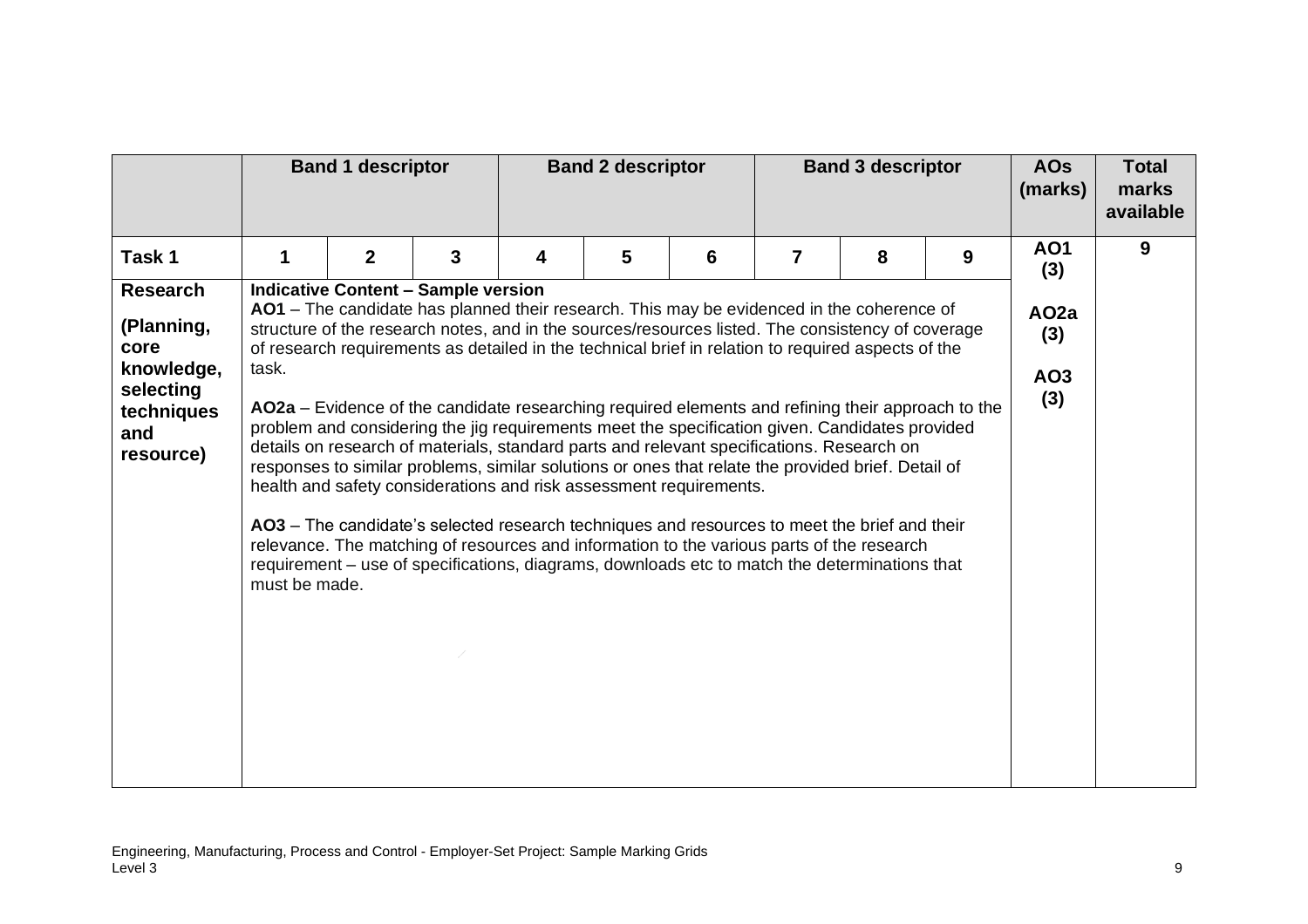| <b>Band 1 descriptor</b>                                                                                                             | <b>Band 2 descriptor</b>                                                                                                       | <b>Band 3 descriptor</b>                                                                                                                                                                                                | <b>AOs</b><br>(marks) | <b>Total</b><br>marks<br>available |
|--------------------------------------------------------------------------------------------------------------------------------------|--------------------------------------------------------------------------------------------------------------------------------|-------------------------------------------------------------------------------------------------------------------------------------------------------------------------------------------------------------------------|-----------------------|------------------------------------|
| <b>Marking descriptors - All versions</b>                                                                                            |                                                                                                                                |                                                                                                                                                                                                                         |                       |                                    |
| Some evidence of a planned<br>approach to research. (AO1)                                                                            | Approach to research and<br>collation of information shows<br>planning and consistency.<br>(AO1)                               | Brief requirements are<br>considered consistently<br>throughout the research and<br>information collation - clear<br>evidence of methodical and<br>thorough approach to<br>research and information<br>gathering. (AO1) |                       |                                    |
| Some elements of core<br>knowledge referenced but<br>focus may be imbalanced and<br>more focused on one area than<br>another. (AO2a) | Core knowledge applied in<br>most areas of the brief<br>requirements. (AO2a)                                                   | Core knowledge applied in all<br>areas of the brief requirements.<br>(AO2a)                                                                                                                                             |                       |                                    |
| Research techniques and<br>resources clear as part of<br>evidence submission. (AO3)                                                  | Evidence of a range of<br>techniques and resources<br>used and referenced, with<br>different source types<br>considered. (AO3) | Evidence of comprehensive<br>research techniques, use of<br>resources, and full range of<br>sources. All sources fully<br>detailed and presented fully<br>and consistently. (AO3)                                       |                       |                                    |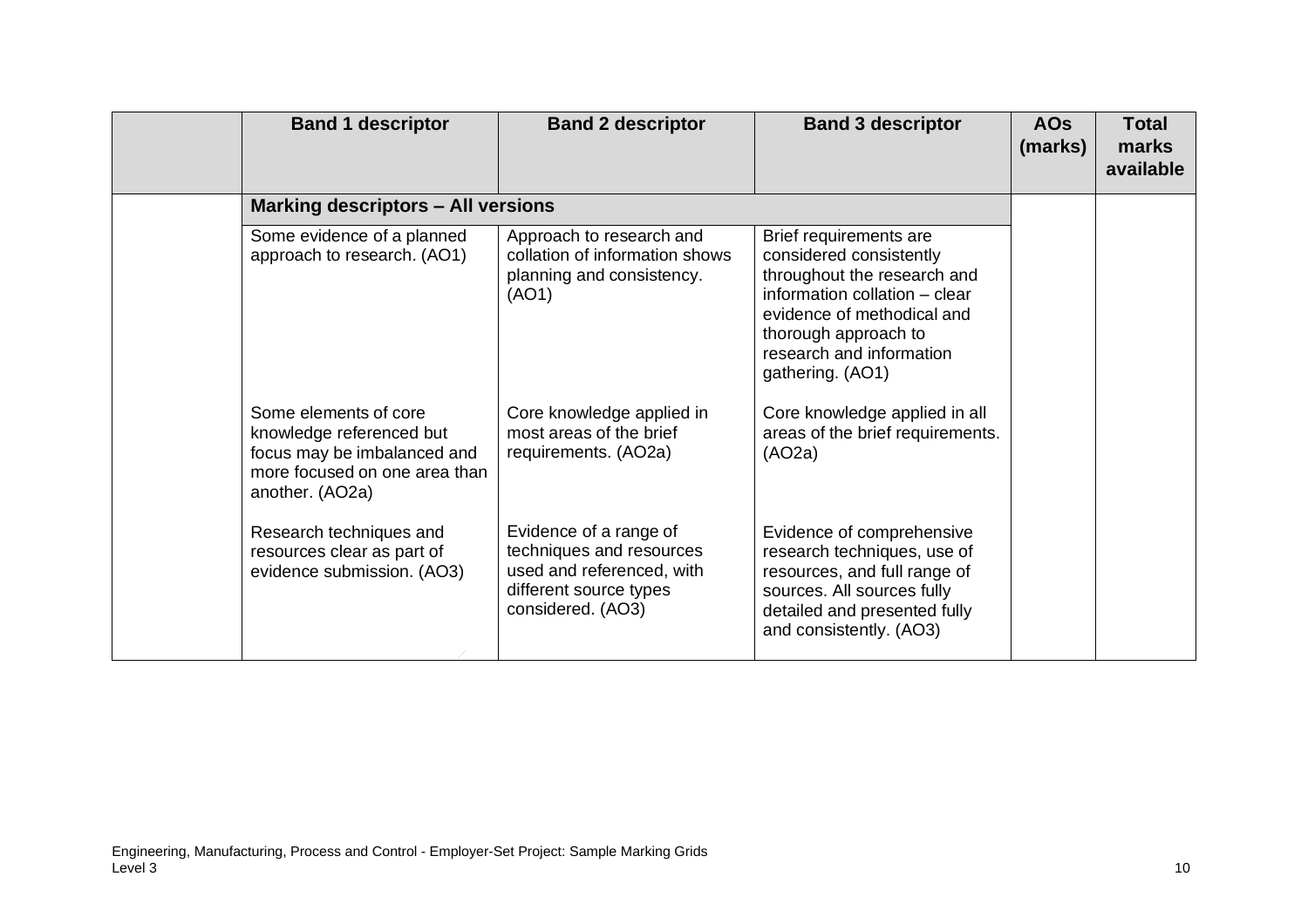|                                  | <b>Band 2 descriptor</b><br><b>Band 3 descriptor</b><br><b>Band 1 descriptor</b>                                                                                                                                                                                                                                                                                                                                                                                                                                                                                                                                                                                                                                                                                                                                                                 |                                           |   |  |   |   | <b>AOs</b><br>(marks)    | <b>Total</b><br>marks<br>available |
|----------------------------------|--------------------------------------------------------------------------------------------------------------------------------------------------------------------------------------------------------------------------------------------------------------------------------------------------------------------------------------------------------------------------------------------------------------------------------------------------------------------------------------------------------------------------------------------------------------------------------------------------------------------------------------------------------------------------------------------------------------------------------------------------------------------------------------------------------------------------------------------------|-------------------------------------------|---|--|---|---|--------------------------|------------------------------------|
| Task 1                           |                                                                                                                                                                                                                                                                                                                                                                                                                                                                                                                                                                                                                                                                                                                                                                                                                                                  | $\mathbf{2}$                              | 3 |  | 5 | 6 | AO <sub>2</sub> b<br>(6) | 6                                  |
| <b>Research</b><br>(Core skills) | AO2b – The candidate's demonstration of judgement and reasoning in relation to the review of the<br>requirements from the brief and the content within the notes. Details of research on technology<br>solutions for the drill jig in order to meet the design specification supplied by the client and support<br>the order of the bespoke shoulder screws. The candidate's effectiveness of communication of<br>research conducted to meet requirements outlined in the brief - clarity and conciseness of<br>response. Expression of ideas in associated research analysis and level to which they are<br>supported e.g. through inclusion of images and level of referencing to sources. Evidence of<br>planning in research in terms of consistency and balance of response (time spent consistently on<br>researching different elements). |                                           |   |  |   |   |                          |                                    |
|                                  |                                                                                                                                                                                                                                                                                                                                                                                                                                                                                                                                                                                                                                                                                                                                                                                                                                                  | <b>Marking descriptors - All versions</b> |   |  |   |   |                          |                                    |
|                                  | A range of core skills applied<br>Core skills applied consistently<br>Some basic elements of core<br>and comprehensively<br>and evidenced consistently in<br>skills drawn on and evidenced<br>task response in relation to<br>throughout task completion<br>within task response - limited<br>with - full range of core skills<br>use of skills in relation to brief<br>different elements of the<br>evidenced. (AO2b)<br>requirements. (AO2b)<br>project brief. (AO2b)                                                                                                                                                                                                                                                                                                                                                                          |                                           |   |  |   |   |                          |                                    |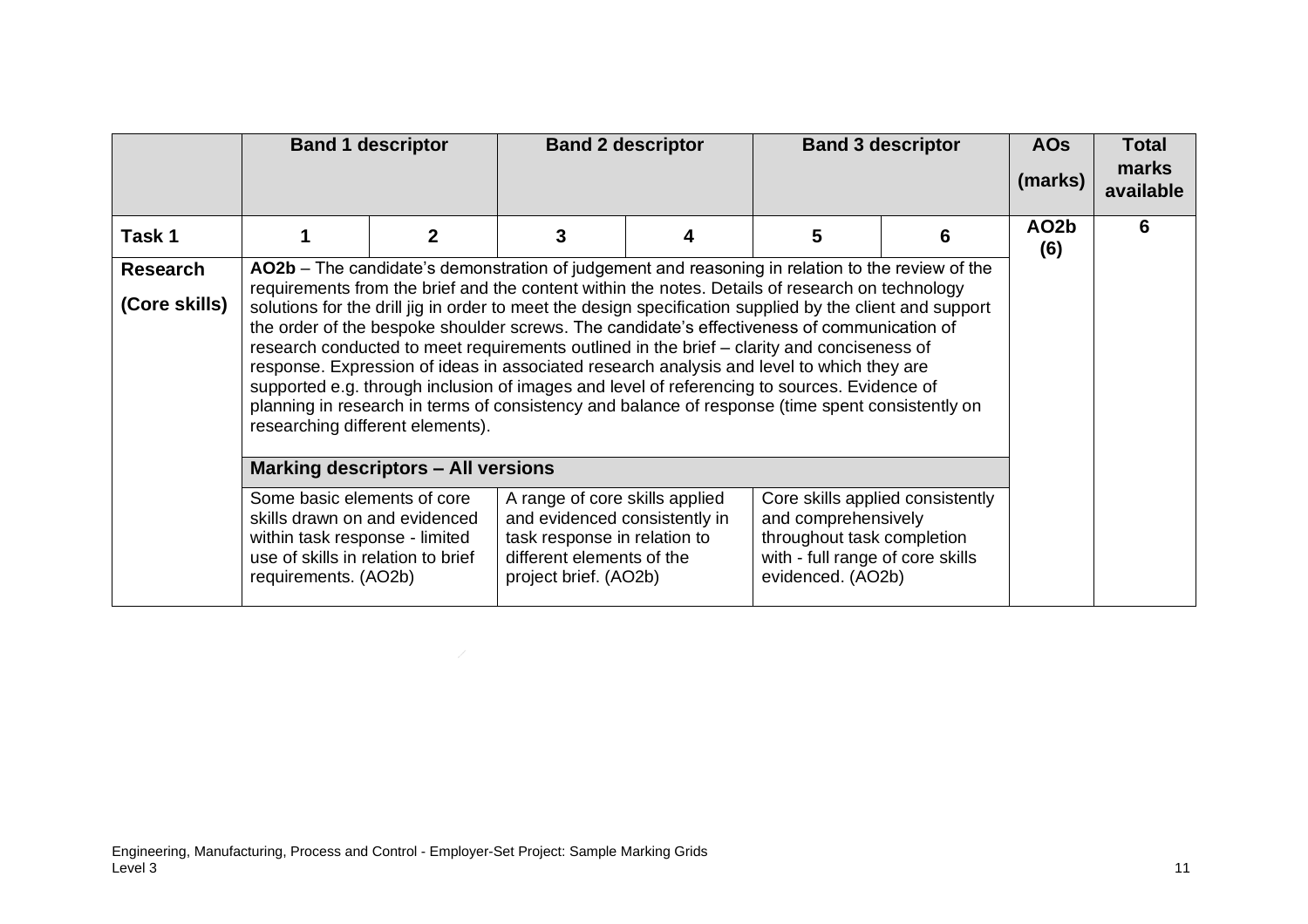# **2. Report**

#### **Guidance for markers**

The following evidence must be used to assess performance against this assessment objective:

<span id="page-11-0"></span>• written report.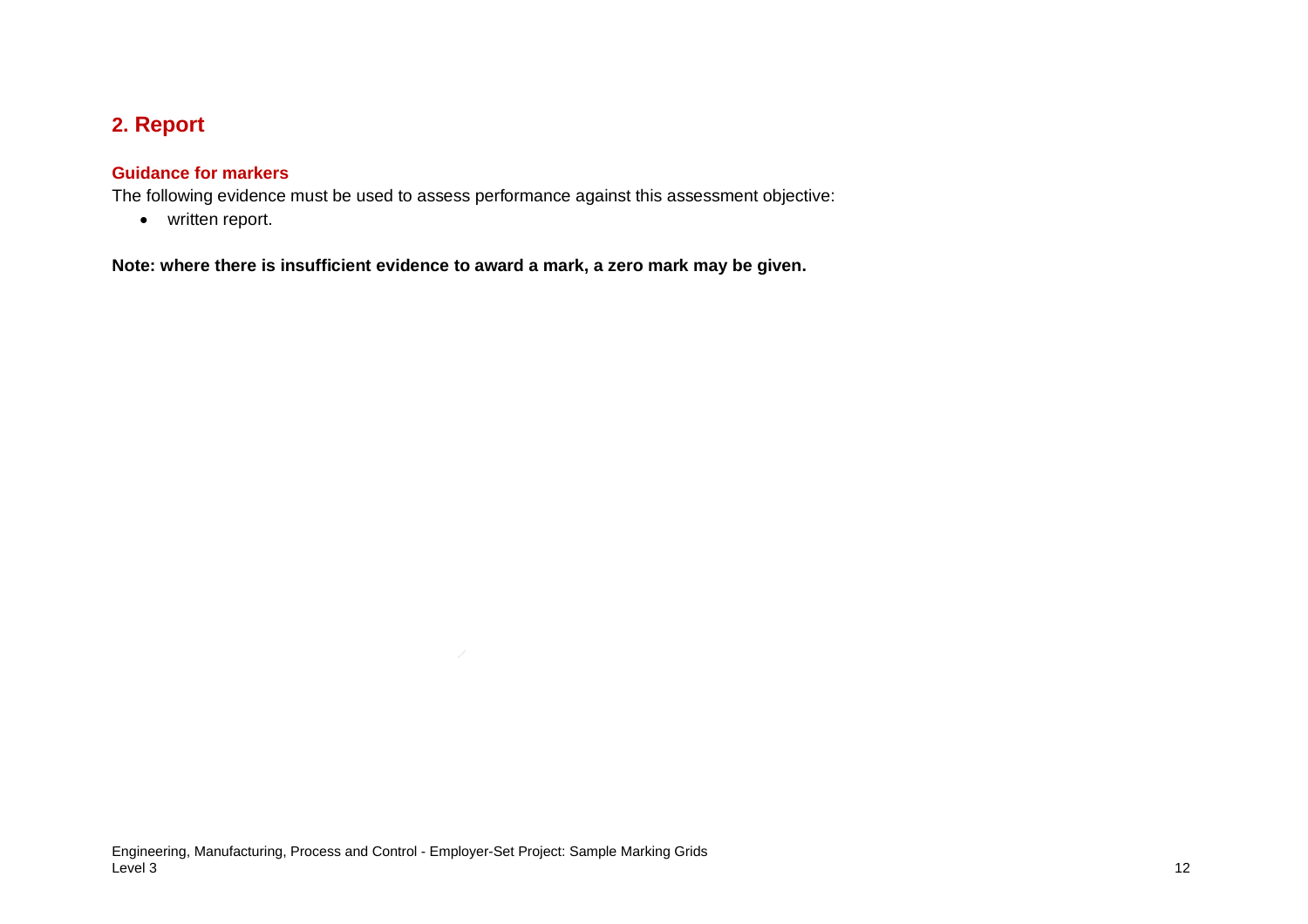|                                                             |                                                                                                                                                                                                                                          | <b>Band 1 descriptor</b>                                                                | <b>Band 2 descriptor</b><br><b>Band 3 descriptor</b>                                                                                                                                                                                                                                                                                                                                                                                                                                                                                                                                                                                                                                                                                                                                                                                                                                                                                                                                                                                                                                                                                                                                                           |                                  |                                                                                                                                                                                                                                                                 |   | <b>AOs</b><br>(marks) | <b>Total</b><br>marks<br>available |
|-------------------------------------------------------------|------------------------------------------------------------------------------------------------------------------------------------------------------------------------------------------------------------------------------------------|-----------------------------------------------------------------------------------------|----------------------------------------------------------------------------------------------------------------------------------------------------------------------------------------------------------------------------------------------------------------------------------------------------------------------------------------------------------------------------------------------------------------------------------------------------------------------------------------------------------------------------------------------------------------------------------------------------------------------------------------------------------------------------------------------------------------------------------------------------------------------------------------------------------------------------------------------------------------------------------------------------------------------------------------------------------------------------------------------------------------------------------------------------------------------------------------------------------------------------------------------------------------------------------------------------------------|----------------------------------|-----------------------------------------------------------------------------------------------------------------------------------------------------------------------------------------------------------------------------------------------------------------|---|-----------------------|------------------------------------|
| Task 2                                                      |                                                                                                                                                                                                                                          | $\mathbf{2}$                                                                            | 3                                                                                                                                                                                                                                                                                                                                                                                                                                                                                                                                                                                                                                                                                                                                                                                                                                                                                                                                                                                                                                                                                                                                                                                                              | 4                                | 5                                                                                                                                                                                                                                                               | 6 | AO1 (3)               | 6                                  |
| Report<br>(Planned<br>approach,<br>selecting<br>techniques) | Some evidence of a planned<br>approach to task, response<br>may lack detail and required<br>information. (AO1)<br>Some relevant techniques<br>used in the preparation and<br>presentation of report and<br>associated information. (AO3) | <b>Indicative Content - Sample version</b><br><b>Marking descriptors - All versions</b> | AO1 - The candidate will have planned their report. This will be evidenced in the efficiency of<br>planning in the consistency and balance of coverage of points. Also, level of detail provided of any<br>assumptions related to the problem and relation of the considerations for design of the required drill<br>bit as detailed in the task. How clearly the candidate has planned and fitted the different elements<br>of the client brief together to produce a believable and realistic response. The balance to the<br>level/amount of detail included in report and content/detail in the submitted evidence.<br>AO3 – The candidate's selected information and researched elements (as provided in the research<br>notes from task 1) and application of them to different elements of the report. The matching of<br>resources (downloads, standards parts, specification extracts) and other information to the various<br>parts of the research requirement to match the determinations that must be made.<br>Approach to report and<br>organised and complete. (AO1)<br>Relevant techniques and<br>industry conventions used<br>throughout the preparation and<br>presentation of report. (AO3) | required information is planned, | Approach to report and<br>required information fully<br>comprehensive and in line with<br>standard industry practices.<br>(AO1)<br>Preparation and presentation<br>of report and associated<br>information is fully in line with<br>industry conventions. (AO3) |   | AO3(3)                |                                    |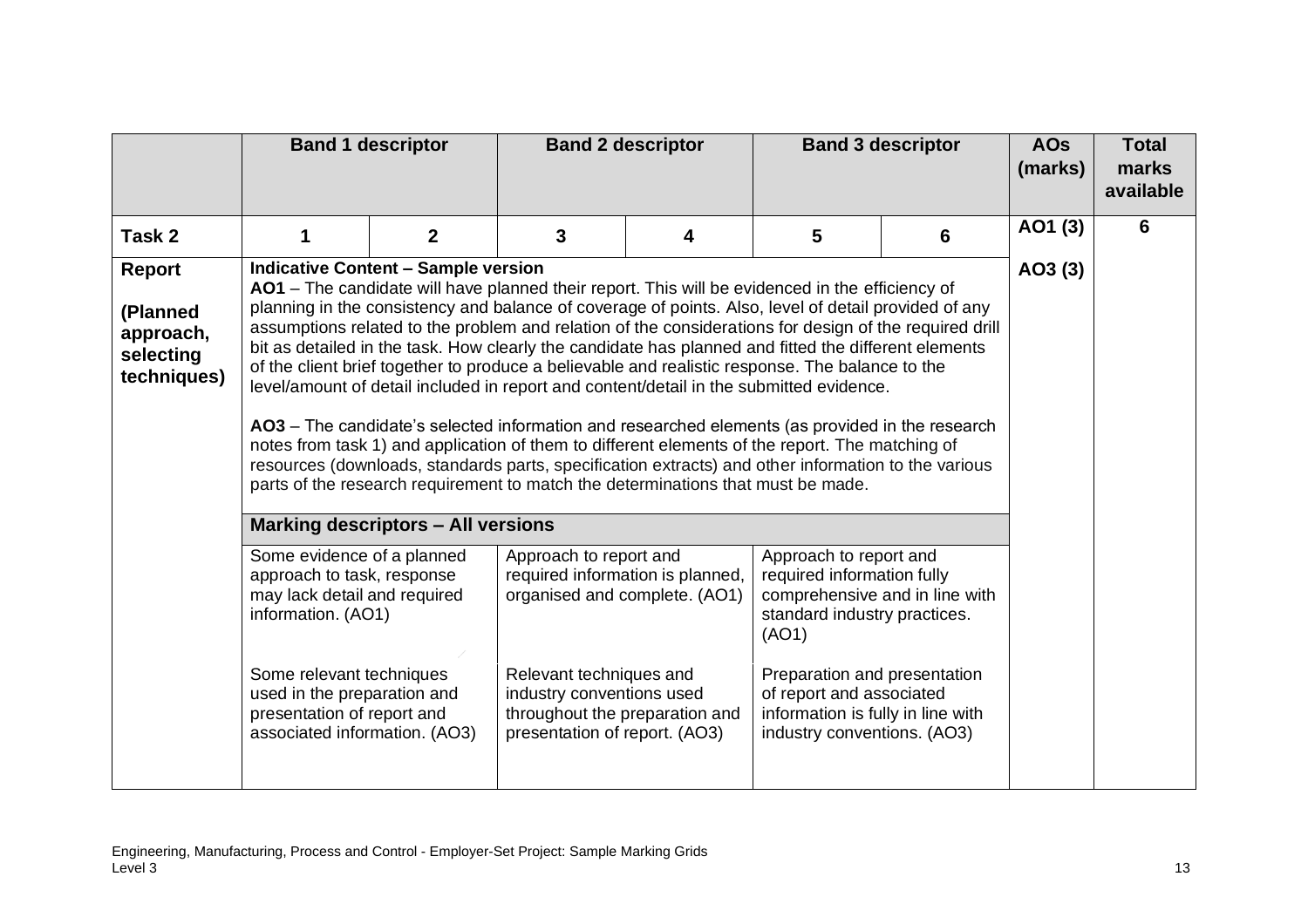|                                      | <b>Band 1 descriptor</b>                                                                                                                                                                                                                                                                                                                                                             |                                                                                         | <b>Band 2 descriptor</b><br><b>Band 3 descriptor</b>                                                                                                                                                                                                                                                                       |   |                                                                                                                                                                                                                                                                                                                                                                                                                                                                                                                                                                                                                                                                                                                                                                                                                                     |                              | <b>AOs</b><br>(marks) | <b>Total</b><br>marks<br>available |
|--------------------------------------|--------------------------------------------------------------------------------------------------------------------------------------------------------------------------------------------------------------------------------------------------------------------------------------------------------------------------------------------------------------------------------------|-----------------------------------------------------------------------------------------|----------------------------------------------------------------------------------------------------------------------------------------------------------------------------------------------------------------------------------------------------------------------------------------------------------------------------|---|-------------------------------------------------------------------------------------------------------------------------------------------------------------------------------------------------------------------------------------------------------------------------------------------------------------------------------------------------------------------------------------------------------------------------------------------------------------------------------------------------------------------------------------------------------------------------------------------------------------------------------------------------------------------------------------------------------------------------------------------------------------------------------------------------------------------------------------|------------------------------|-----------------------|------------------------------------|
| Task 2                               |                                                                                                                                                                                                                                                                                                                                                                                      | $\overline{2}$                                                                          | $\overline{3}$                                                                                                                                                                                                                                                                                                             | 4 | 5                                                                                                                                                                                                                                                                                                                                                                                                                                                                                                                                                                                                                                                                                                                                                                                                                                   | 6                            | AO <sub>2</sub> a     | 6                                  |
| <b>Report</b><br>(Core<br>knowledge) | Some elements of core<br>knowledge drawn on and<br>evidenced - limited<br>comprehension of knowledge<br>in relation to brief requirements<br>e.g. brief requirements omitted<br>indicating lack of knowledge of<br>that area. (AO2a)<br>Some links to the application of<br>core knowledge to support<br>judgements, but connections<br>are not always clear and<br>accurate. (AO2a) | <b>Indicative Content - Sample version</b><br><b>Marking descriptors - All versions</b> | Knowledge from across the<br>core applied and evident in<br>relation to different elements of<br>the project brief. (AO2a)<br>Links to the application of core<br>knowledge to justify and<br>support judgements, but with<br>some gaps or inaccuracies.<br>Concepts explained/referenced<br>clearly and correctly. (AO2a) |   | AO2a - The candidate will apply core knowledge to the preparation of the report. This will be<br>evidenced by the choice of language and information used, its technical level and consistency with<br>the intended audience. For example, the use of technical terminology and accuracy when<br>describing the considerations for the drill jig design, and how it meets the requirements of the brief.<br>The intended approach proposed, how well the response aligns to industry guidance, has the<br>potential to be implemented and their technical sense and level of consideration of safety factors.<br>Core knowledge applied<br>consistently throughout<br>response with minimal<br>technical inaccuracies. (AO2a)<br>of core knowledge exploited to<br>strengthen arguments and<br>demonstrate understanding.<br>(AO2a) | Connections between elements | (6)                   |                                    |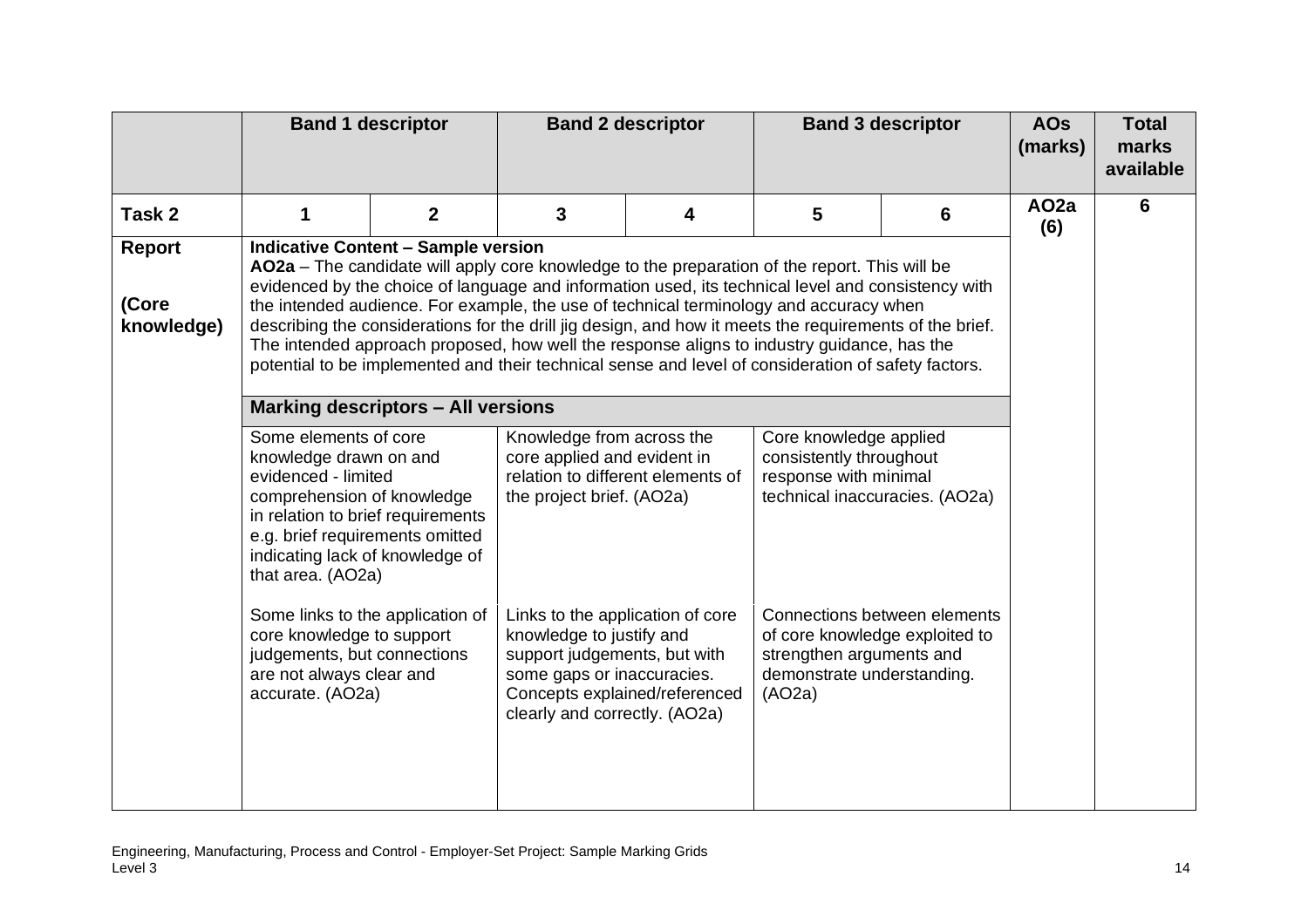|                         |                                                                                                                                                                                                                                                                                                                                                                                                                                                                                                                                                                                                                   | <b>Band 1 descriptor</b>                  | <b>Band 2 descriptor</b><br><b>Band 3 descriptor</b>        |                                                                      |                                                                                                                         |   |                          | <b>Total</b><br>marks<br>available |
|-------------------------|-------------------------------------------------------------------------------------------------------------------------------------------------------------------------------------------------------------------------------------------------------------------------------------------------------------------------------------------------------------------------------------------------------------------------------------------------------------------------------------------------------------------------------------------------------------------------------------------------------------------|-------------------------------------------|-------------------------------------------------------------|----------------------------------------------------------------------|-------------------------------------------------------------------------------------------------------------------------|---|--------------------------|------------------------------------|
| Task 2                  |                                                                                                                                                                                                                                                                                                                                                                                                                                                                                                                                                                                                                   | $\mathbf{2}$                              | 3                                                           | 4                                                                    | 5                                                                                                                       | 6 | AO <sub>2</sub> b<br>(6) | 6                                  |
| Report<br>(Core skills) | <b>Indicative Content - Sample version</b><br>AO2b – The candidate's incorporation of the required aspects in the response – use of logical and<br>synergised approach to requirements. Evaluation of health and safety considerations in relation to<br>the intended use of materials and methods to design the drill jig and undertake production of the<br>bespoke shoulder screws. Consideration of quality assurance relating to the approach proposed,<br>such as how drilling tolerances will be managed. How quality assurance could be implemented<br>within a process and communication considerations. |                                           |                                                             |                                                                      |                                                                                                                         |   |                          |                                    |
|                         |                                                                                                                                                                                                                                                                                                                                                                                                                                                                                                                                                                                                                   | <b>Marking descriptors - All versions</b> |                                                             |                                                                      |                                                                                                                         |   |                          |                                    |
|                         | Some elements of core skills<br>drawn on and evidenced within<br>task response - limited use of<br>skills in relation to brief<br>requirements. (AO2b)                                                                                                                                                                                                                                                                                                                                                                                                                                                            |                                           | A range of core skills applied<br>the project brief. (AO2b) | and evident in task response in<br>relation to different elements of | Core skills applied consistently<br>throughout task completion<br>with - full range of core skills<br>evidenced. (AO2b) |   |                          |                                    |
|                         | Response is logical and shows<br>Response is logical and<br>Response has limited logic and<br>some coherence between<br>demonstrates detailed<br>shows superficial coherence<br>between different aspects of<br>coherence between different<br>different aspects of the brief.<br>the brief. (AO2b)<br>(AO2b)<br>aspects of the brief. (AO2b)                                                                                                                                                                                                                                                                     |                                           |                                                             |                                                                      |                                                                                                                         |   |                          |                                    |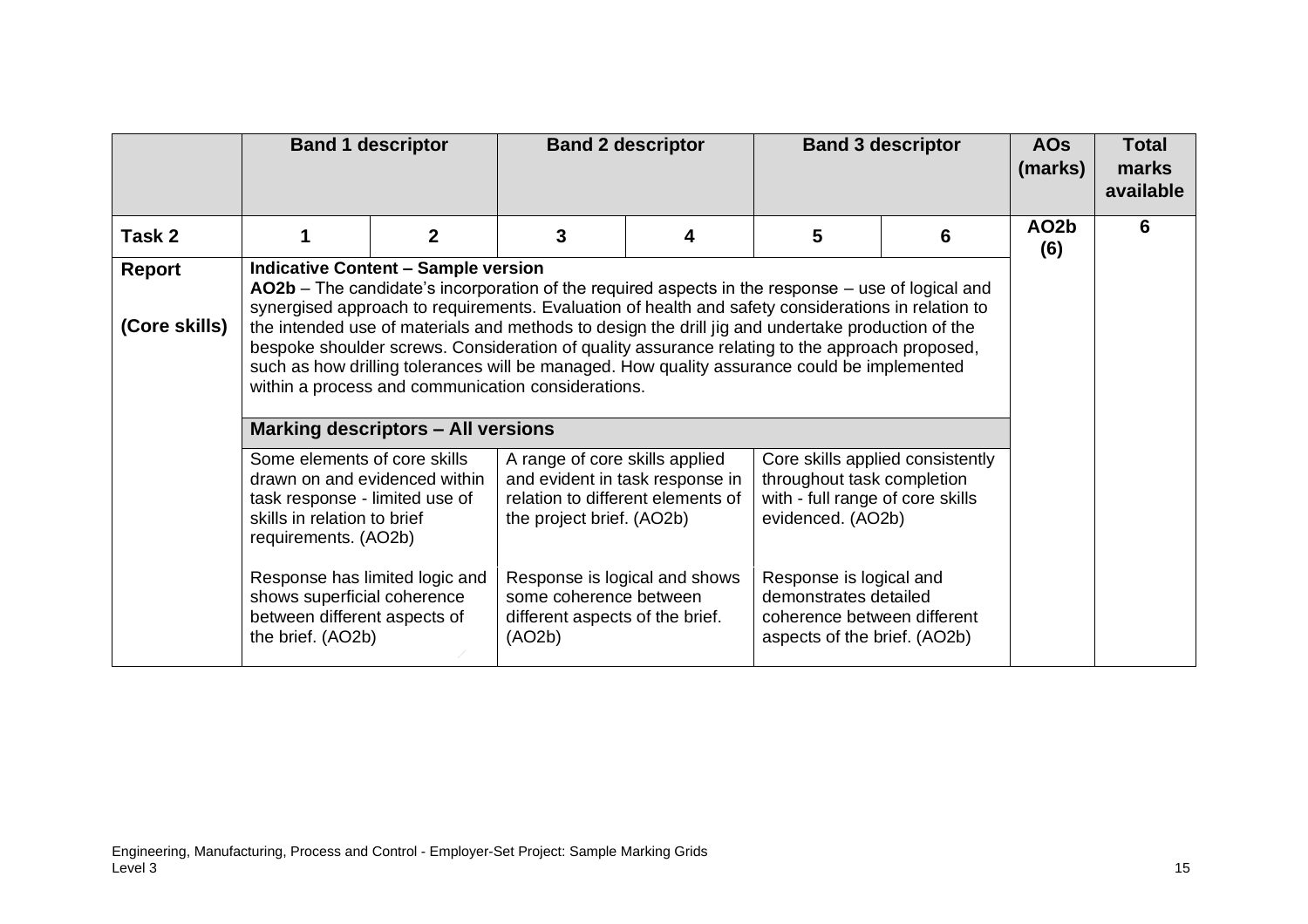## **3. Design**

#### **Guidance for markers**

The following evidence must be used to assess performance against this assessment objective:

- assembly drawings
- <span id="page-15-0"></span>• design calculations and reflection notes.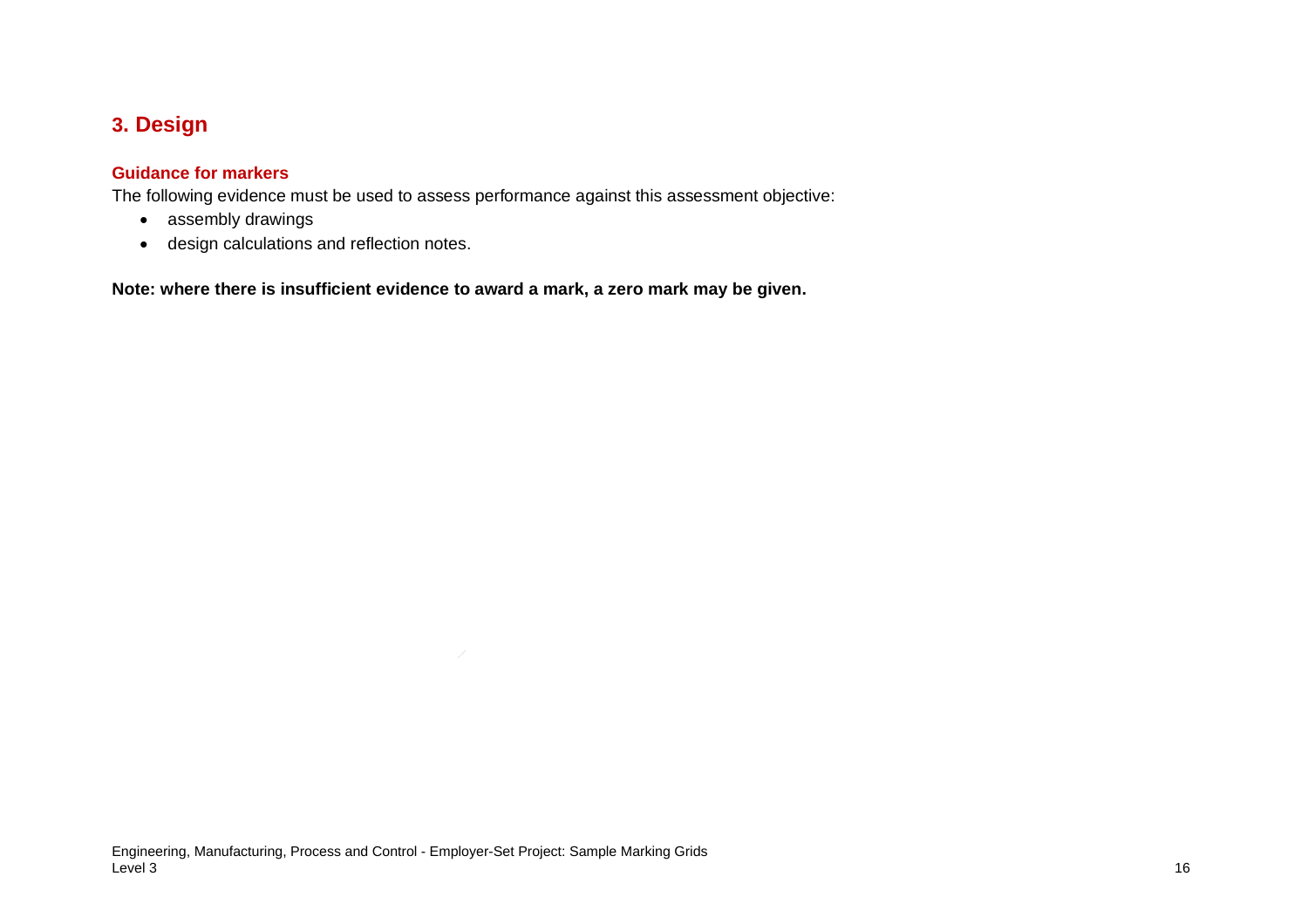|                                                                            | <b>Band 1 descriptor</b>                                                                                                                                                                                                                                                                                                                                                                                                                                                                                                                           |                                                                                                                                                                                                                                                                                                                    | <b>Band 2 descriptor</b><br><b>Band 3 descriptor</b> |   |                 | <b>AOs</b><br>(marks) | <b>Total</b><br>marks<br>available |   |
|----------------------------------------------------------------------------|----------------------------------------------------------------------------------------------------------------------------------------------------------------------------------------------------------------------------------------------------------------------------------------------------------------------------------------------------------------------------------------------------------------------------------------------------------------------------------------------------------------------------------------------------|--------------------------------------------------------------------------------------------------------------------------------------------------------------------------------------------------------------------------------------------------------------------------------------------------------------------|------------------------------------------------------|---|-----------------|-----------------------|------------------------------------|---|
| Task 3                                                                     | 1                                                                                                                                                                                                                                                                                                                                                                                                                                                                                                                                                  | $\overline{2}$                                                                                                                                                                                                                                                                                                     | 3                                                    | 4 | $5\phantom{.0}$ | 6                     | AO1 (3)                            | 6 |
| <b>Design</b><br>(Plan<br>approach,<br>select<br>techniques/<br>resources) | <b>Indicative Content - Sample version</b><br>AO1 - The candidate's planning of the task response (design). The achievability and realism of the<br>overall design. Inclusion of required considerations and elements as detailed in the task outline.<br>AO3 – The candidate's demonstration of judgements in the design coverage of required elements,<br>annotations and labels of the jig design and operation. Consistency of information provided and<br>appropriateness for intended audience.<br><b>Marking descriptors - All versions</b> | and level of logic applied to the design. Use of technical terminology, scales and symbols as part of                                                                                                                                                                                                              | AO3(3)                                               |   |                 |                       |                                    |   |
|                                                                            | Some evidence of a planned<br>approach to design task,<br>response may lack detail and<br>calculation information. (AO1)<br>Some relevant techniques<br>used in the preparation and<br>presentation of<br>drawings/sketches and<br>associated calculations. (AO3)                                                                                                                                                                                                                                                                                  | Approach to design and<br>calculations fully<br>comprehensive and in line with<br>standard industry practices.<br>Preparation and presentation<br>of drawings/sketches and<br>associated calculations is fully<br>in line with industry drawing<br>conventions showing the use of<br>all correct techniques. (AO3) |                                                      |   |                 |                       |                                    |   |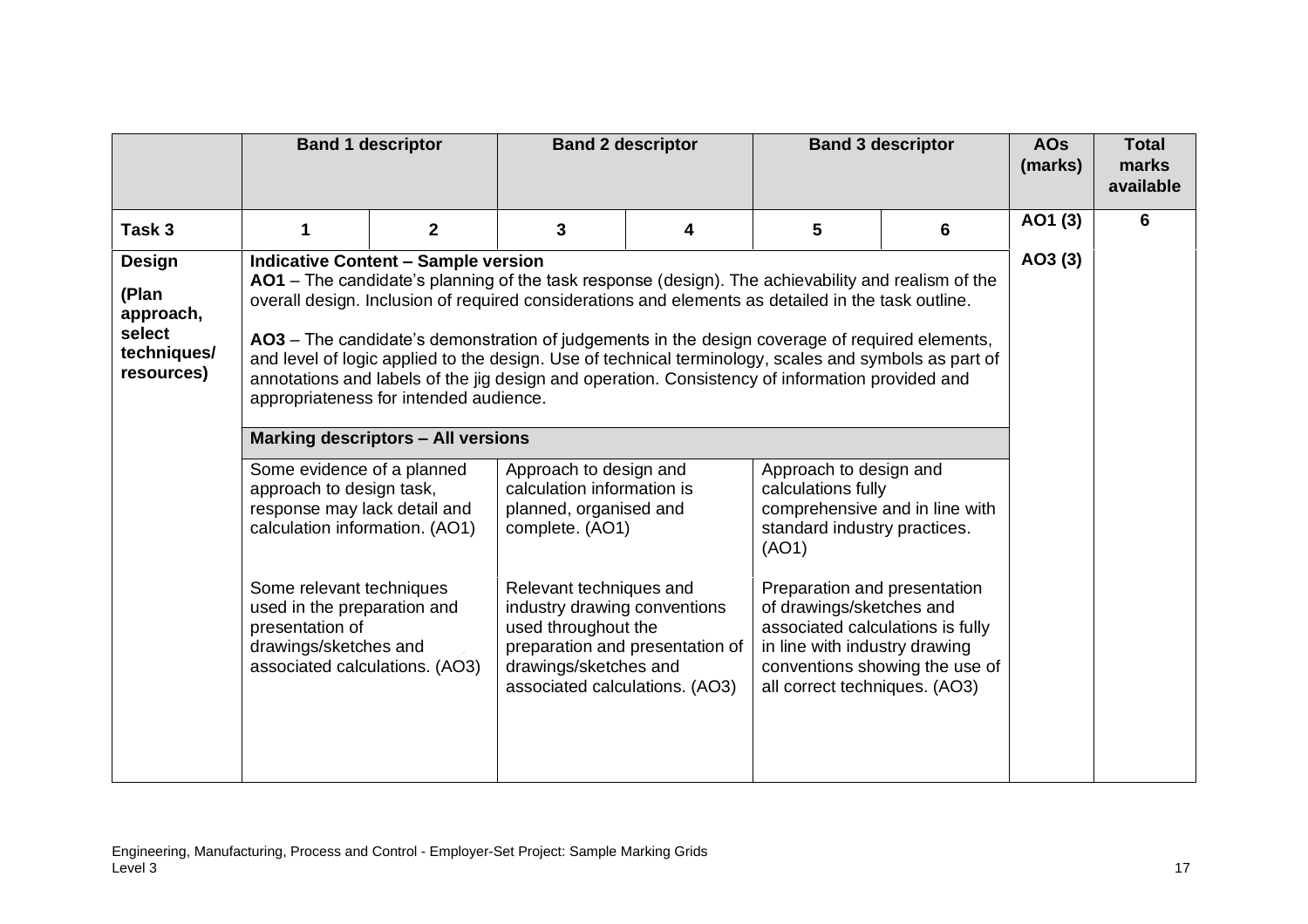|                           |                                                                                                                                                                                                                                                                                                                                                                                  | <b>Band 1 descriptor</b>                   | <b>Band 2 descriptor</b>                                                                                                                                               |   |                                                                                                              | <b>Band 3 descriptor</b>     | <b>AOs</b><br>(marks) | <b>Total</b><br>marks<br>available |
|---------------------------|----------------------------------------------------------------------------------------------------------------------------------------------------------------------------------------------------------------------------------------------------------------------------------------------------------------------------------------------------------------------------------|--------------------------------------------|------------------------------------------------------------------------------------------------------------------------------------------------------------------------|---|--------------------------------------------------------------------------------------------------------------|------------------------------|-----------------------|------------------------------------|
| Task <sub>3</sub>         | 1                                                                                                                                                                                                                                                                                                                                                                                | $\overline{2}$                             | 3                                                                                                                                                                      | 4 | 5                                                                                                            | 6                            | AO <sub>2a</sub>      | 6                                  |
| <b>Design</b>             |                                                                                                                                                                                                                                                                                                                                                                                  | <b>Indicative Content - Sample version</b> |                                                                                                                                                                        |   |                                                                                                              |                              |                       |                                    |
| (Apply core<br>knowledge) | AO2a – The candidate's application of core knowledge to the preparation of the designs and<br>associated calculations. Details of relevant jig parts and components, materials used correctly<br>matched to components/parts, clear indications of methods of insertion and extraction and<br>component retention. Correct use of terms and scales on diagrams and calculations. |                                            |                                                                                                                                                                        |   |                                                                                                              |                              |                       |                                    |
|                           | <b>Marking descriptors - All versions</b>                                                                                                                                                                                                                                                                                                                                        |                                            |                                                                                                                                                                        |   |                                                                                                              |                              |                       |                                    |
|                           | Some elements of core<br>knowledge drawn on and<br>evidenced - limited<br>comprehension of knowledge<br>in relation to brief requirements<br>e.g. brief requirements omitted<br>indicating lack of knowledge of<br>that area. (AO2a)                                                                                                                                             |                                            | Knowledge from across the<br>core applied and evident in<br>relation to different elements of<br>the project brief. (AO2a)                                             |   | Core knowledge applied<br>consistently throughout<br>response with minimal<br>technical inaccuracies. (AO2a) |                              |                       |                                    |
|                           | Supporting information details<br>some links to the application of<br>core knowledge to support<br>judgements, but connections<br>are not always clear and<br>accurate. (AO2a)                                                                                                                                                                                                   |                                            | Supporting information details<br>links to the application of core<br>knowledge to justify and<br>support judgements, but with<br>some gaps or inaccuracies.<br>(AO2a) |   | of core knowledge exploited to<br>strengthen arguments and<br>demonstrate understanding.<br>(AO2a)           | Connections between elements |                       |                                    |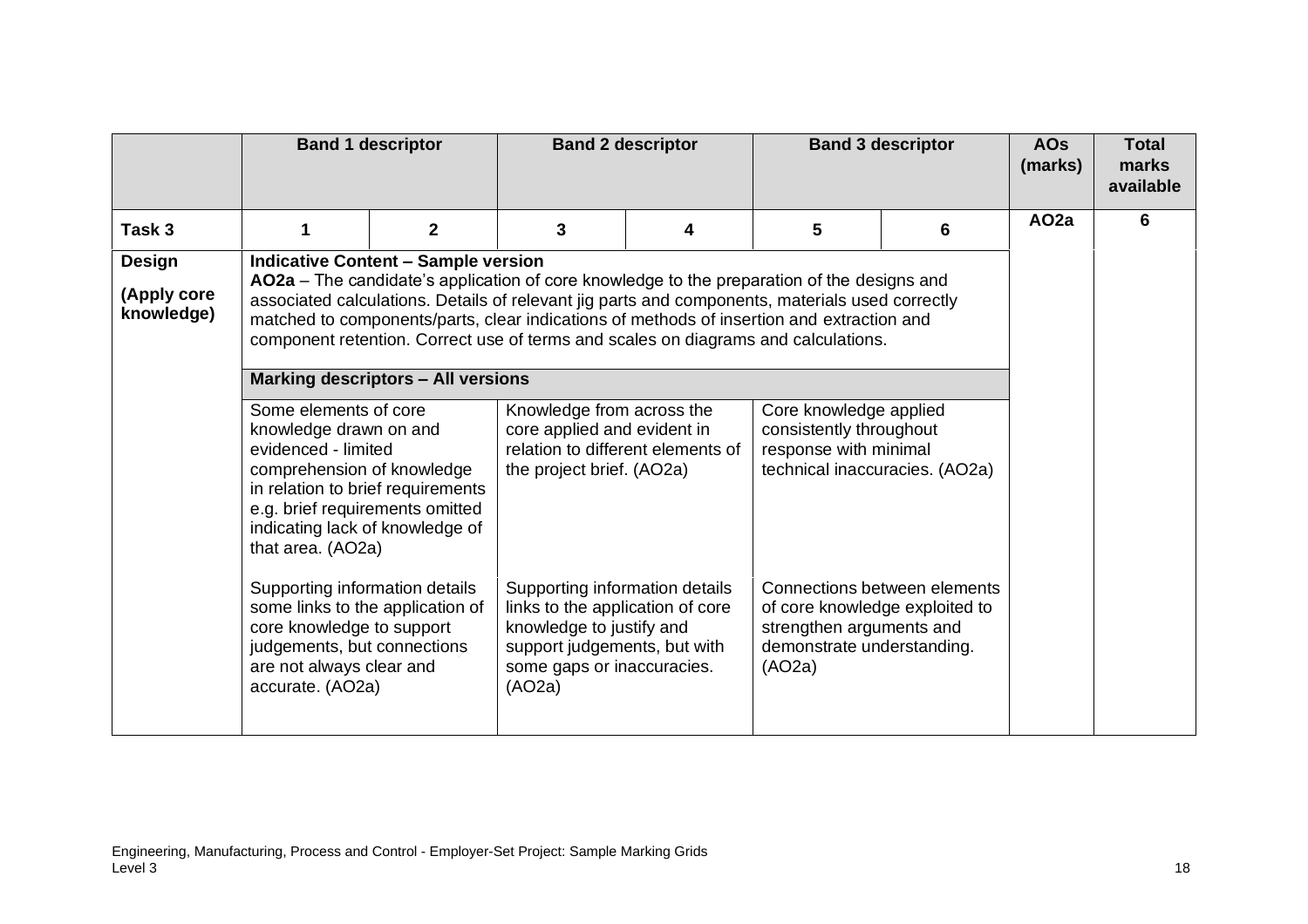|                                         |                                                                                                                                                                                                                                                                                                                                                                                                                                                                       | <b>Band 1 descriptor</b>                   | <b>Band 2 descriptor</b><br><b>Band 3 descriptor</b>                                                                                                                                                                                                                                                                                                                                         |  |   | <b>AOs</b><br>(marks) | <b>Total</b><br>marks<br>available |   |
|-----------------------------------------|-----------------------------------------------------------------------------------------------------------------------------------------------------------------------------------------------------------------------------------------------------------------------------------------------------------------------------------------------------------------------------------------------------------------------------------------------------------------------|--------------------------------------------|----------------------------------------------------------------------------------------------------------------------------------------------------------------------------------------------------------------------------------------------------------------------------------------------------------------------------------------------------------------------------------------------|--|---|-----------------------|------------------------------------|---|
| Task 3                                  |                                                                                                                                                                                                                                                                                                                                                                                                                                                                       | 2                                          | 3                                                                                                                                                                                                                                                                                                                                                                                            |  | 5 | 6                     | AO <sub>2</sub> b                  | 6 |
| <b>Design</b><br>(Apply core<br>skills) | considerations.                                                                                                                                                                                                                                                                                                                                                                                                                                                       | <b>Indicative Content - Sample version</b> | AO2b - The professionalism of the presentation of the designs and to what extent it is conveyed<br>using industry standard notation and features. Use of recognised methods of presentation (i.e.<br>layout) and comprehensiveness of completion (e.g. task content requirements). How<br>comprehensively the design and calculations meet the activities required. The coverage of required |  |   |                       |                                    |   |
|                                         | <b>Marking descriptors - All versions</b><br>Some elements of core skills<br>A range of core skills applied<br>Core skills applied consistently<br>drawn on and evidenced within<br>and evident in task response in<br>throughout task completion<br>with - full range of core skills<br>relation to different elements of<br>task response - limited use of<br>skills in relation to brief<br>evidenced. (AO2b)<br>the project brief. (AO2b)<br>requirements. (AO2b) |                                            |                                                                                                                                                                                                                                                                                                                                                                                              |  |   |                       |                                    |   |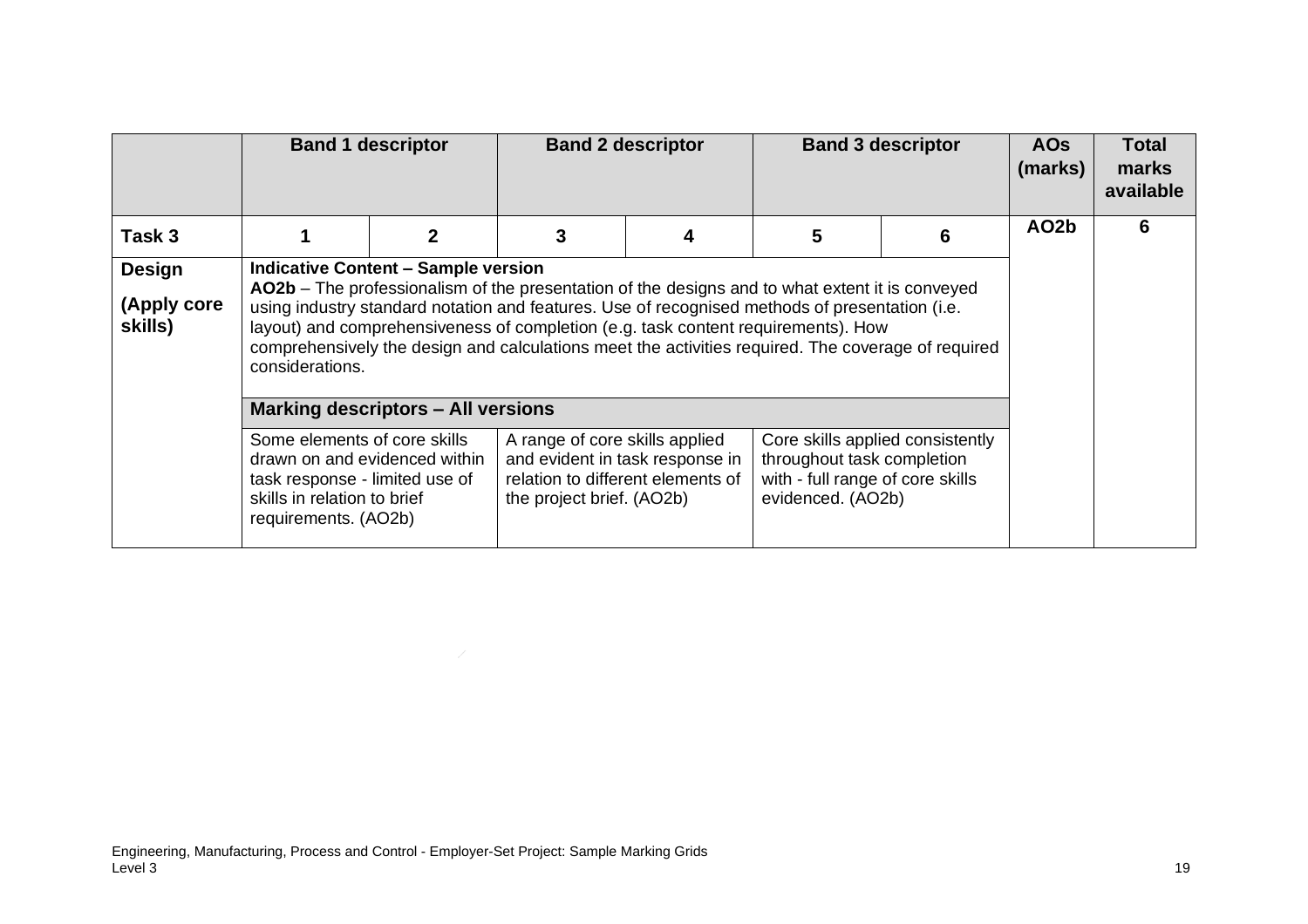|                                                                                   |                                                                                                                    | <b>Band 1 descriptor</b>                                                                                                            | <b>Band 2 descriptor</b><br><b>Band 3 descriptor</b>                                                                                                           |   | <b>AOs</b><br>(marks)                                                                                                                                                                                                                                                                                                                                                                                                                                                                                                                                                                                                                                                                                                                            | <b>Total</b><br>marks<br>available                             |                          |   |
|-----------------------------------------------------------------------------------|--------------------------------------------------------------------------------------------------------------------|-------------------------------------------------------------------------------------------------------------------------------------|----------------------------------------------------------------------------------------------------------------------------------------------------------------|---|--------------------------------------------------------------------------------------------------------------------------------------------------------------------------------------------------------------------------------------------------------------------------------------------------------------------------------------------------------------------------------------------------------------------------------------------------------------------------------------------------------------------------------------------------------------------------------------------------------------------------------------------------------------------------------------------------------------------------------------------------|----------------------------------------------------------------|--------------------------|---|
| Task 3                                                                            |                                                                                                                    | $\mathbf{2}$                                                                                                                        | 3                                                                                                                                                              | 4 | 5                                                                                                                                                                                                                                                                                                                                                                                                                                                                                                                                                                                                                                                                                                                                                | 6                                                              | AO <sub>5a</sub><br>(3)  | 6 |
| <b>Design</b><br>(Realise)<br>outcome,<br>review<br>outcome<br>review<br>outcome) | Response partially addresses<br>some of the task requirements.<br>(AO5a)<br>Evaluation and review do not           | <b>Indicative Content - Sample version</b><br>scale) and level of amendments required.<br><b>Marking descriptors - All versions</b> | response. Depth and detail of any notes on drawings.<br>Response addresses all<br>aspects of the task<br>requirements. (AO5a)<br>Evaluation and review address |   | AO5a - The effectiveness of the prepared task response and to what extent it meets the<br>requirements of the given product design specification/brief. Evidence of how 'fit for purpose' and<br>believable' the solution of the drill jig is to meet the requirements of the bespoke shoulder screw<br>order. The feasibility of the solution presented (e.g. manageability, effectiveness, production at<br>AO5b – Evidence of evaluation and review of requirements as presented in reflection notes or in<br>iterations of designs (if provided) - indications on how these have been met with proposed task<br>Response fully addresses all<br>aspects of all the elements of<br>the task requirements. (AO5a)<br>Evaluation and review are |                                                                | AO <sub>5</sub> b<br>(3) |   |
|                                                                                   | clearly address how well the<br>task outcome met the brief and<br>lacks clarity and reasoning in<br>places. (AO5b) |                                                                                                                                     | how well the task outcome was<br>achieved. (AO5b)                                                                                                              |   | addresses how well the task                                                                                                                                                                                                                                                                                                                                                                                                                                                                                                                                                                                                                                                                                                                      | comprehensive and specifically<br>outcome was achieved. (AO5b) |                          |   |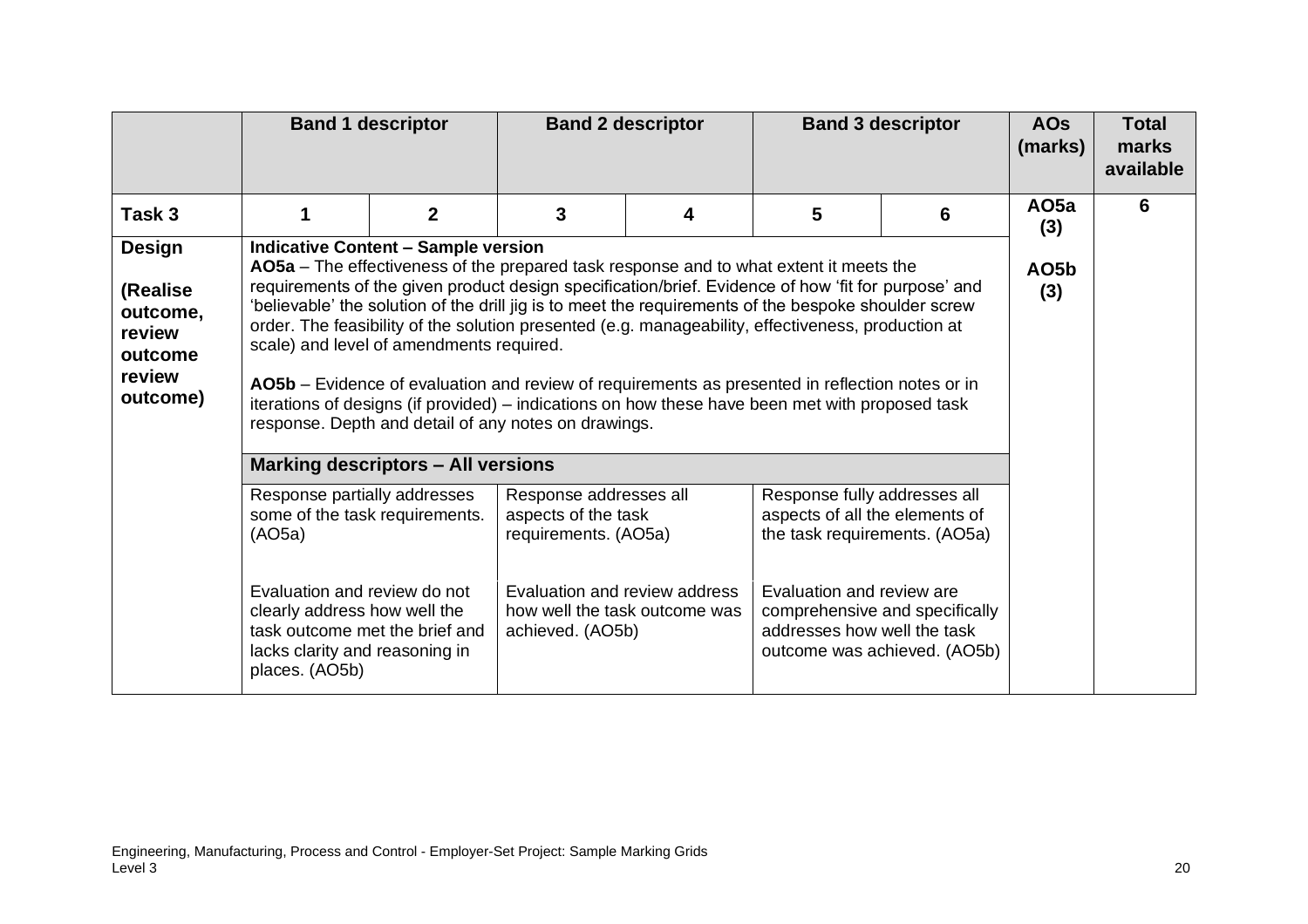### **4. Present**

#### **Guidance for markers**

The following evidence must be used to assess performance against this assessment objective:

- presentation materials (slides, handouts etc.)
- <span id="page-20-0"></span>• video recording of presentation (including question and answers).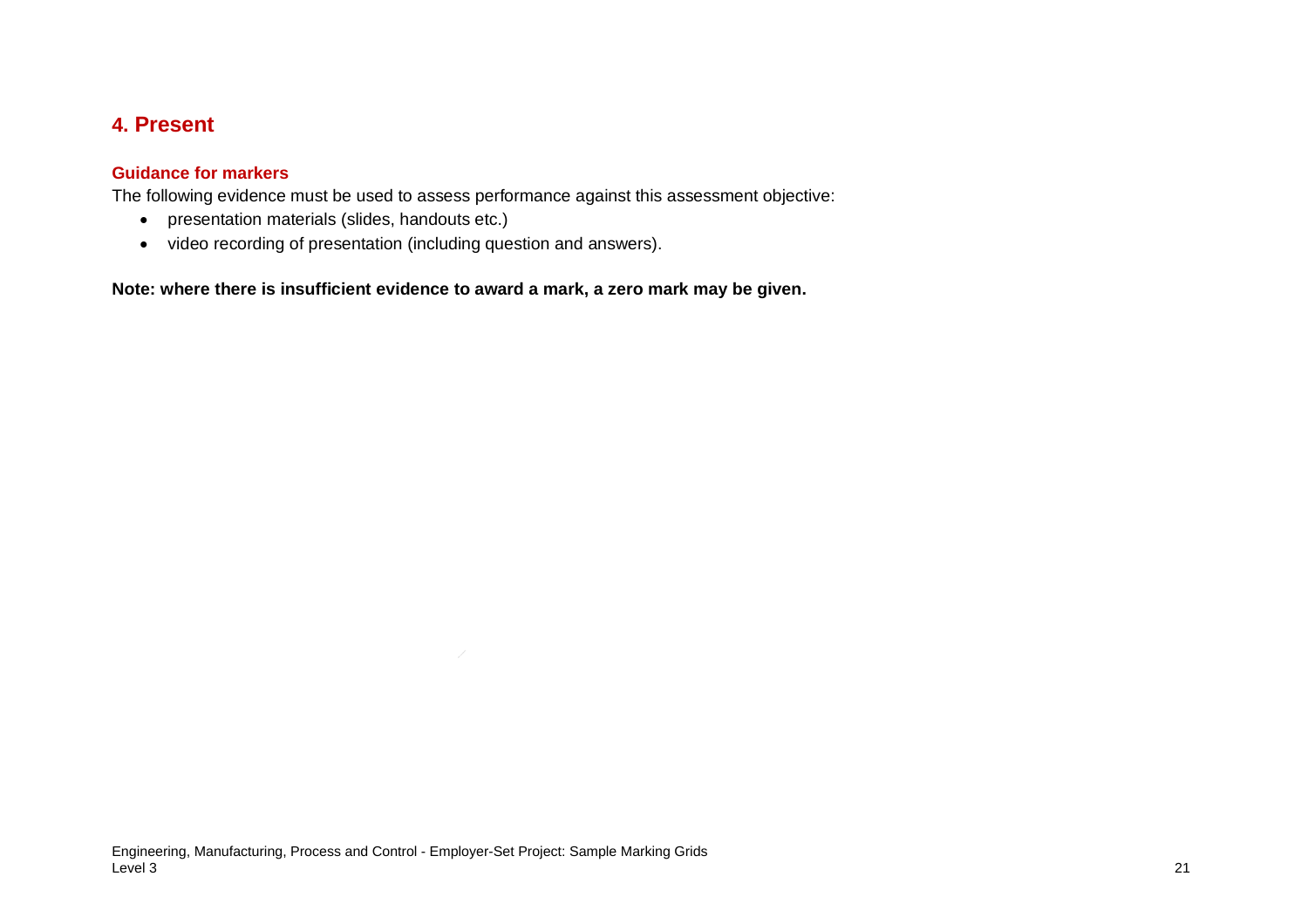|                                                                                         |                                                                                                                                                                                                                                                                                                                                                                                                                                                                                                                                                                                                                                                                                                                                                                                                                                                                                 | <b>Band 1 descriptor</b>                  |                                                                                                                                                                              | <b>Band 2 descriptor</b> |                                                                                                      | <b>Band 3 descriptor</b>        | <b>AOs</b><br>(marks) | <b>Total</b><br>marks<br>available |
|-----------------------------------------------------------------------------------------|---------------------------------------------------------------------------------------------------------------------------------------------------------------------------------------------------------------------------------------------------------------------------------------------------------------------------------------------------------------------------------------------------------------------------------------------------------------------------------------------------------------------------------------------------------------------------------------------------------------------------------------------------------------------------------------------------------------------------------------------------------------------------------------------------------------------------------------------------------------------------------|-------------------------------------------|------------------------------------------------------------------------------------------------------------------------------------------------------------------------------|--------------------------|------------------------------------------------------------------------------------------------------|---------------------------------|-----------------------|------------------------------------|
| Task 4                                                                                  | 1                                                                                                                                                                                                                                                                                                                                                                                                                                                                                                                                                                                                                                                                                                                                                                                                                                                                               | $\mathbf{2}$                              | 3                                                                                                                                                                            | 4                        | 5                                                                                                    | 6                               | AO1 (3)               | 6                                  |
| <b>Present</b><br>(Plan<br>approach,<br>select<br>techniques/<br>resources,<br>English) | <b>Indicative Content - Sample version</b><br>AO1 – The candidate's level of planning in relation to their presentation. The logic and order of the<br>presentation (e.g. containing an introduction to themselves, an introduction to what will be covered<br>within the presentation, a conclusion, and an invitation to ask questions from the audience).<br>AO3 – The candidate's selection and application of techniques for delivering the presentation, how<br>appropriate and effective they are (e.g. use of slide deck, reference to notes, provision of handouts,<br>use of other reference material). The candidate's use of positive non-verbal communication during<br>delivery (e.g. maintaining eye contact with the audience) and clarity of speaking/delivery, and the<br>level of which distraction behaviour is displayed (e.g. rocking, tapping, pausing). |                                           |                                                                                                                                                                              |                          |                                                                                                      |                                 | AO3 (3)               |                                    |
|                                                                                         |                                                                                                                                                                                                                                                                                                                                                                                                                                                                                                                                                                                                                                                                                                                                                                                                                                                                                 | <b>Marking descriptors - All versions</b> |                                                                                                                                                                              |                          |                                                                                                      |                                 |                       |                                    |
|                                                                                         | The presentation lacks<br>The presentation is organised,<br>The presentation is structured<br>structure and does not always<br>and follows a logical approach<br>structured and logical in its<br>approach. It is clear that the<br>follow a logical approach due<br>in response to the task with<br>of ineffective planning. (AO1)<br>presentation content has been<br>evidence of planning. (AO1)<br>considered in terms of its<br>audience. (AO1)                                                                                                                                                                                                                                                                                                                                                                                                                            |                                           |                                                                                                                                                                              |                          |                                                                                                      |                                 |                       |                                    |
|                                                                                         | Technique used to deliver the<br>presentation is sometimes<br>effective. However technical<br>information is not always<br>complete and accurate. (AO3)                                                                                                                                                                                                                                                                                                                                                                                                                                                                                                                                                                                                                                                                                                                         |                                           | Techniques used to deliver the<br>presentation are mostly<br>effective. The technical<br>information provided is<br>accurate most of the time with<br>valid reasoning. (AO3) |                          | Techniques used to deliver the<br>presentation are effective with<br>well justified reasoning behind | the information provided. (AO3) |                       |                                    |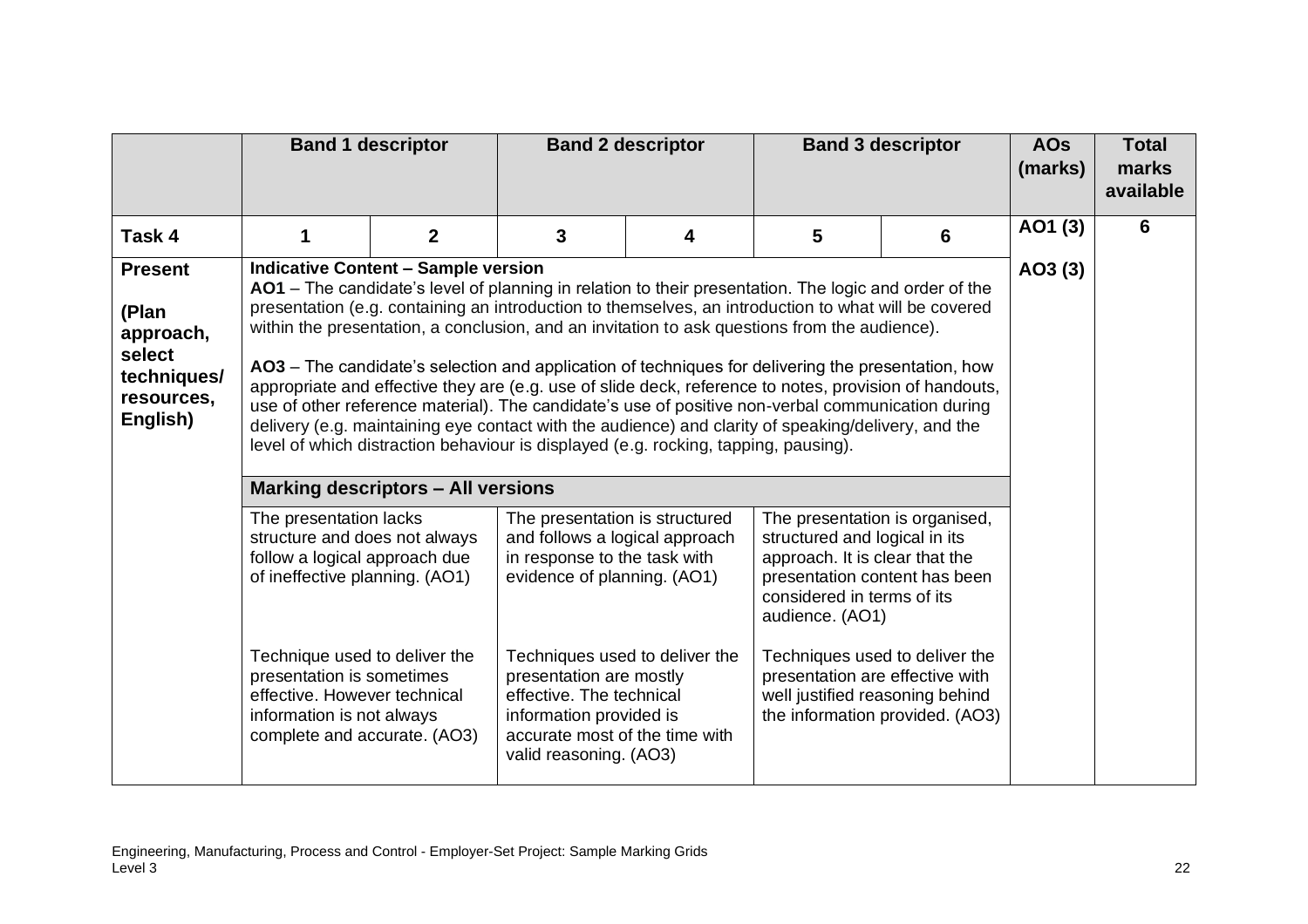|                                             | <b>Band 1 descriptor</b>                                                                                                                                                                                                                                                                                                                                                                                                                                                                                                                                                                                                                                                                                                                                                                                                                                                                                                           |              | <b>Band 2 descriptor</b>                                                                                                                                                                                                                                                                                                                                                                                                                     |   |                                                                                                                                                                                                                                                                                                                                                             | <b>Band 3 descriptor</b>                                           | <b>AOs</b><br>(marks)    | <b>Total</b><br>marks<br>available |
|---------------------------------------------|------------------------------------------------------------------------------------------------------------------------------------------------------------------------------------------------------------------------------------------------------------------------------------------------------------------------------------------------------------------------------------------------------------------------------------------------------------------------------------------------------------------------------------------------------------------------------------------------------------------------------------------------------------------------------------------------------------------------------------------------------------------------------------------------------------------------------------------------------------------------------------------------------------------------------------|--------------|----------------------------------------------------------------------------------------------------------------------------------------------------------------------------------------------------------------------------------------------------------------------------------------------------------------------------------------------------------------------------------------------------------------------------------------------|---|-------------------------------------------------------------------------------------------------------------------------------------------------------------------------------------------------------------------------------------------------------------------------------------------------------------------------------------------------------------|--------------------------------------------------------------------|--------------------------|------------------------------------|
| Task 4                                      |                                                                                                                                                                                                                                                                                                                                                                                                                                                                                                                                                                                                                                                                                                                                                                                                                                                                                                                                    | $\mathbf{2}$ | 3                                                                                                                                                                                                                                                                                                                                                                                                                                            | 4 | 5                                                                                                                                                                                                                                                                                                                                                           | 6                                                                  | AO <sub>2</sub> a<br>(6) | 6                                  |
| <b>Present</b><br>(Apply core<br>knowledge) | <b>Indicative Content - Sample version</b><br>AO2b - The candidate's use of core knowledge in the preparation of the presentation. The<br>demonstration of judgements in the preparation of the presentation, how well they are reasoned<br>and cover the key features task requirements. The level to which the presentation defines the<br>challenges interpreted from within the brief and explanations as to how these have been overcome<br>in the solutions presented. Considerations linked to the requirement points as indicated within the<br>brief - links made and articulated. The confidence and accuracy of the candidate's responses to<br>questions presented by the assessor/client. The use of technical language (with consideration of<br>target audience) and level of evidence that demonstrates understanding of the factors influencing<br>the task outcome.<br><b>Marking descriptors - All versions</b> |              |                                                                                                                                                                                                                                                                                                                                                                                                                                              |   |                                                                                                                                                                                                                                                                                                                                                             |                                                                    |                          |                                    |
|                                             | Engineering concepts relating<br>to the core knowledge<br>conveyed through the<br>presentation - these may not<br>always be accurate or be<br>directly linked to the brief<br>requirements. (AO2a)<br>Terminology used may have<br>inaccuracies and content<br>provided may include<br>inconsistencies and not clear to<br>the target audience. (AO2a)                                                                                                                                                                                                                                                                                                                                                                                                                                                                                                                                                                             |              | Engineering concepts relating<br>to the core knowledge and core<br>skills are coherent throughout<br>the presentation to meet the<br>requirements of the brief set.<br>(AO2a)<br>Terminology used is mostly<br>accurate with minor errors. The<br>content provided is mostly<br>correct but does not always<br>consider the target audience/<br>may be imbalanced or biased<br>(e.g. to either technical or non-<br>technical focus). (AO2a) |   | Engineering concepts relating<br>skills are coherent with clear<br>justifications on how these are<br>requirement. (AO2a)<br>Terminology used is accurate<br>and error free. The content<br>provided is clear and easily<br>understood by the target<br>audience, with no bias in tone/<br>imbalance across audience<br>type (where appropriate).<br>(AO2a) | to the core knowledge and core<br>applied in response to the brief |                          |                                    |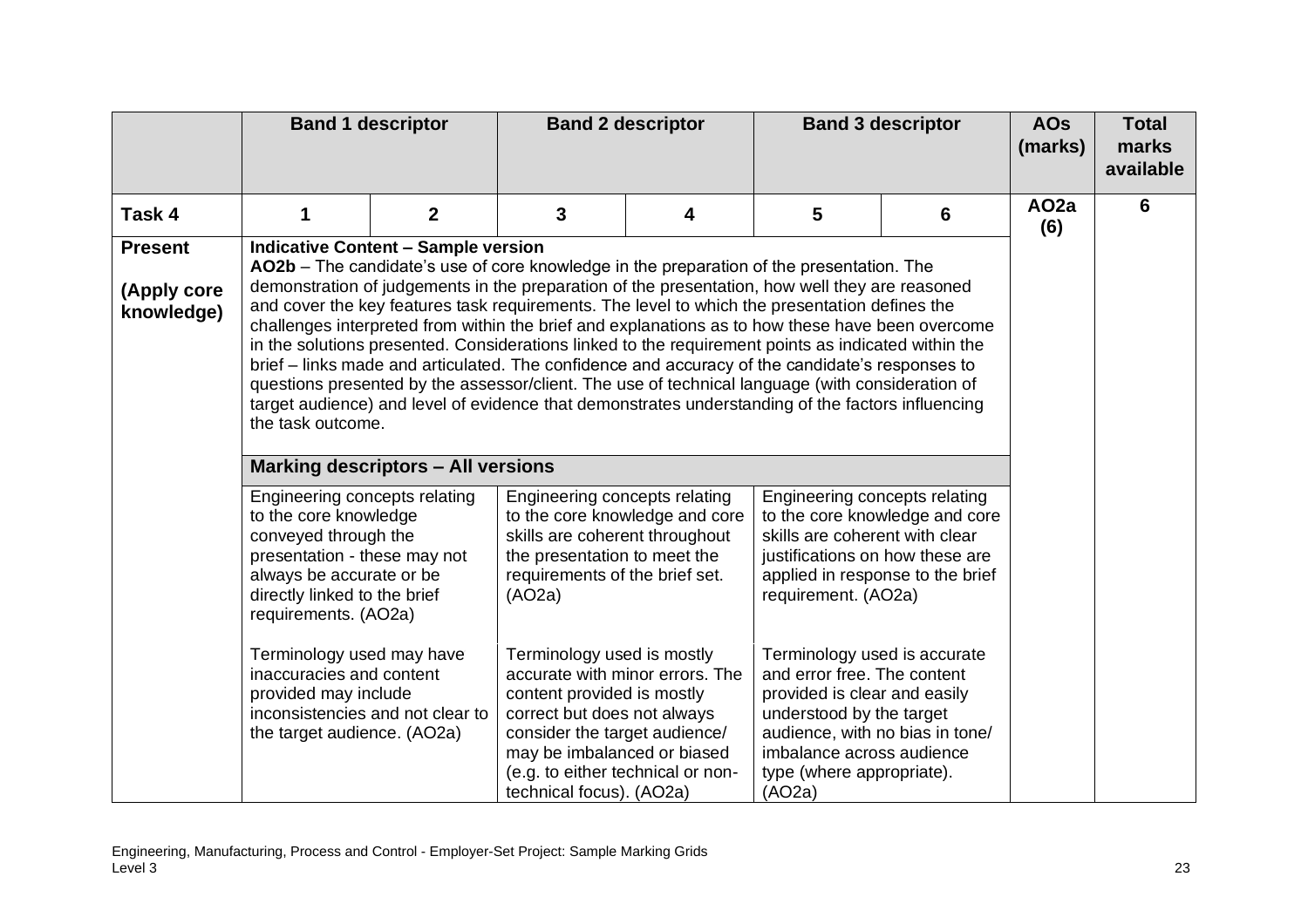|                                          |                                                                                                                                                                                  | <b>Band 1 descriptor</b>                                                                |                                                                                                                                                                                                                                                                                                                                                                                                                                                                                                                                              | <b>Band 2 descriptor</b>                                                                              |                                                                                                                                                                 | <b>Band 3 descriptor</b>       | <b>AOs</b><br>(marks)    | <b>Total</b><br>marks<br>available |
|------------------------------------------|----------------------------------------------------------------------------------------------------------------------------------------------------------------------------------|-----------------------------------------------------------------------------------------|----------------------------------------------------------------------------------------------------------------------------------------------------------------------------------------------------------------------------------------------------------------------------------------------------------------------------------------------------------------------------------------------------------------------------------------------------------------------------------------------------------------------------------------------|-------------------------------------------------------------------------------------------------------|-----------------------------------------------------------------------------------------------------------------------------------------------------------------|--------------------------------|--------------------------|------------------------------------|
| Task 4                                   |                                                                                                                                                                                  | 2                                                                                       | 3                                                                                                                                                                                                                                                                                                                                                                                                                                                                                                                                            |                                                                                                       | 5                                                                                                                                                               | 6                              | AO <sub>2</sub> b<br>(6) | 6                                  |
| <b>Present</b><br>(Apply core<br>skills) | Communication of engineering<br>concepts is sometimes<br>effective. The delivery of<br>technical information may lack<br>accuracy and clarity for the<br>target audience. (AO2b) | <b>Indicative Content - Sample version</b><br><b>Marking descriptors - All versions</b> | AO2b – How effectively the candidate's presentation communicates their solution and<br>considerations - including fluency, clarity and conciseness. Professionalism of slides/presentation<br>methods. Clarity /size of images and figures, inclusion of labels, font size. The candidate's<br>effectiveness of use of digital features to enhance the quality of the presentation.<br>Engineering concepts are<br>of the time in an appropriate<br>There are minor inaccuracies<br>in the delivery of information<br>some instances. (AO2b) | communicated effectively most<br>manner for the target audience.<br>which causes a lack of clarity in | of engineering concepts is<br>appropriate for the target<br>audience. Technical<br>information is presented<br>accurately and delivered with<br>clarity. (AO2b) | Highly effective communication |                          |                                    |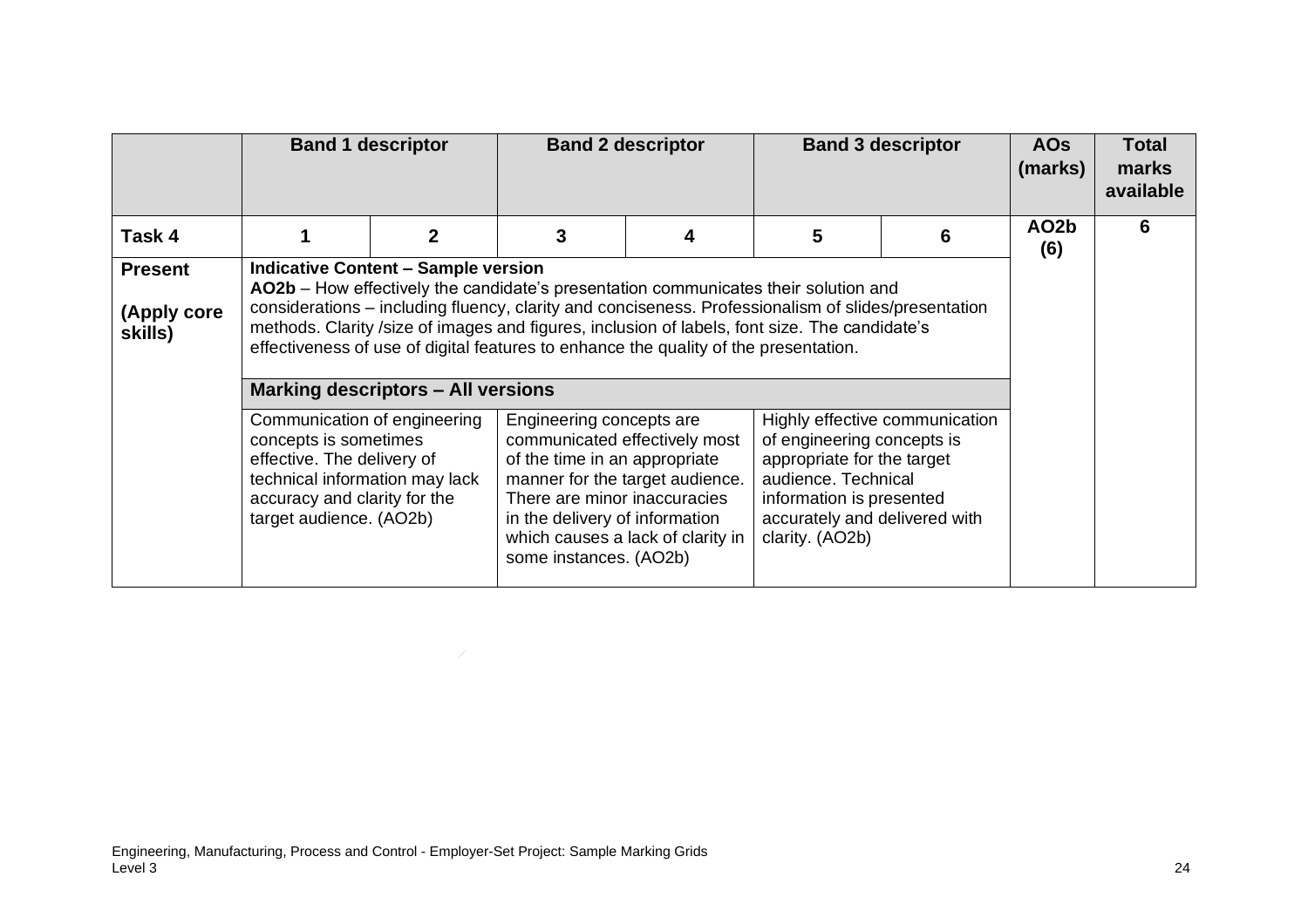|                                                               | <b>Band 1 descriptor</b>                                    |                                            |                                                                                                                                                                                                                                                                                                                                                                                                                                                                                                                                                                                                                                                                                                                                                                                                                                                                                                                                                                                                        | <b>Band 2 descriptor</b> |   | <b>Band 3 descriptor</b> | <b>AOs</b><br>(marks)    | <b>Total</b><br>marks<br>available |
|---------------------------------------------------------------|-------------------------------------------------------------|--------------------------------------------|--------------------------------------------------------------------------------------------------------------------------------------------------------------------------------------------------------------------------------------------------------------------------------------------------------------------------------------------------------------------------------------------------------------------------------------------------------------------------------------------------------------------------------------------------------------------------------------------------------------------------------------------------------------------------------------------------------------------------------------------------------------------------------------------------------------------------------------------------------------------------------------------------------------------------------------------------------------------------------------------------------|--------------------------|---|--------------------------|--------------------------|------------------------------------|
| Task 4                                                        | 1                                                           | $\mathbf{2}$                               | 3                                                                                                                                                                                                                                                                                                                                                                                                                                                                                                                                                                                                                                                                                                                                                                                                                                                                                                                                                                                                      | 4                        | 5 | 6                        | AO <sub>5a</sub><br>(3)  | 6                                  |
| <b>Present</b><br>(Realise)<br>outcome,<br>review<br>outcome) | response was to be re-worked.<br>reasons why this happened. | <b>Indicative Content - Sample version</b> | AO5a - The effectiveness of the candidate's project response and how fully it meets the<br>requirements of task four covering the challenges presented by the product design specification<br>and how these have been overcome. Clarity of identification of which areas of the brief were/were<br>not satisfied. Reflections on additional aspects of research/planning process, rework of<br>research/planning that would improve/enhance a future project outcome or if the proposed<br>AO5b – The clarity of the candidate's evaluation and review of the challenges of the client<br>specification. Indications within the presentation on how these have been overcome. Clarity of<br>explanation of how the candidate's proposed solution addresses the requirements of the product<br>design specification brief, including any features considered by the candidate to be of particular<br>importance. Evaluation on ideas relating to how earlier tasks could be built on and indications of |                          |   |                          | AO <sub>5</sub> b<br>(3) |                                    |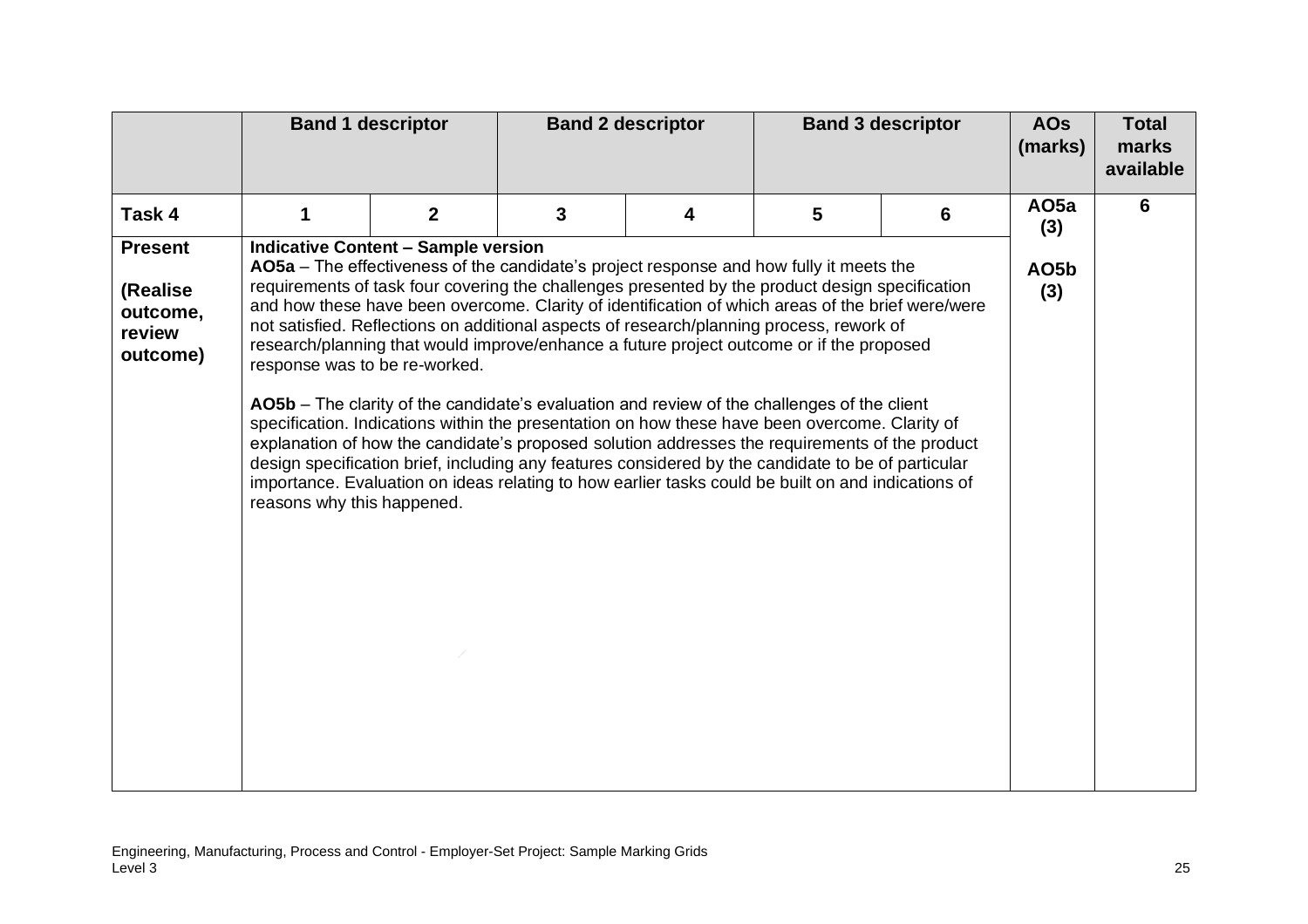| <b>Band 1 descriptor</b>                                                                                                                   | <b>Band 2 descriptor</b>                                                                                                                                              | <b>Band 3 descriptor</b>                                                                                                                                                                                                                                             | <b>AOs</b><br>(marks) | Total<br>marks<br>available |
|--------------------------------------------------------------------------------------------------------------------------------------------|-----------------------------------------------------------------------------------------------------------------------------------------------------------------------|----------------------------------------------------------------------------------------------------------------------------------------------------------------------------------------------------------------------------------------------------------------------|-----------------------|-----------------------------|
| <b>Marking descriptors - All versions</b>                                                                                                  |                                                                                                                                                                       |                                                                                                                                                                                                                                                                      |                       |                             |
| Project outcome as a whole<br>partially addresses some of the<br>brief requirements. Articulates<br>some challenges encountered.<br>(AO5a) | Project outcome as a whole<br>address all aspects of the brief<br>requirements. Articulates all<br>challenges encountered and<br>attempts to overcome them.<br>(AO5a) | Project outcome as a whole<br>fully addresses all aspects of<br>the brief requirements and<br>considers alternative options<br>where appropriate. Articulates<br>fully all challenges encountered<br>and comprehensively covers<br>how they were overcome.<br>(AO5a) |                       |                             |
| No or minimal reasons and<br>justification in how effectively<br>the brief was met across<br>project tasks. (AO5b)                         | There is reason and<br>justification in how effectively<br>some areas of the brief were<br>met across project tasks.<br>(AO5b)                                        | Detailed reasoning behind how<br>successfully the project brief<br>was met across project tasks.<br>(AO5b)                                                                                                                                                           |                       |                             |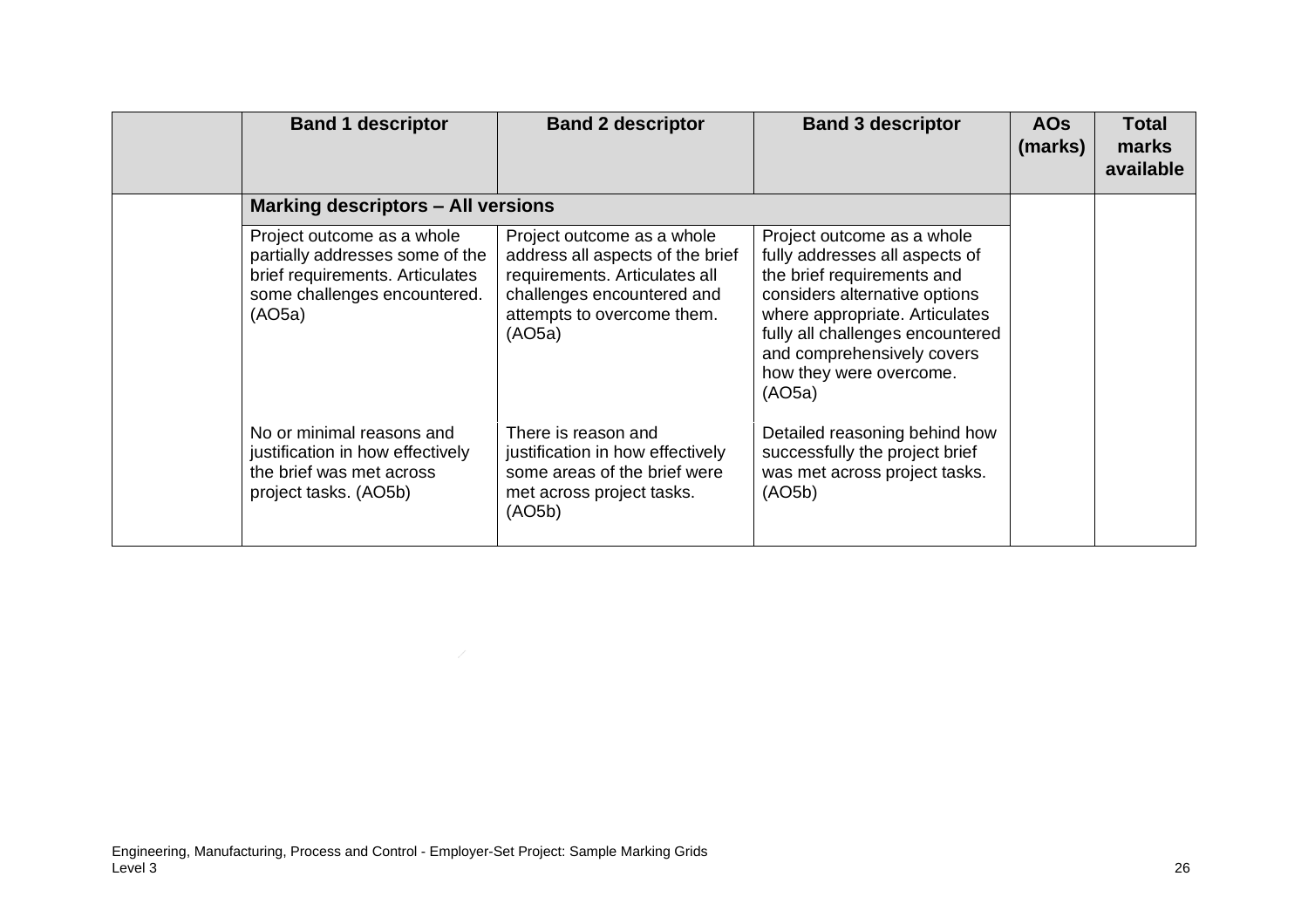# **Maths, English and Digital skills (AO4)**

#### **Maths**

#### **Guidance for markers**

The following evidence must be used to assess performance against this assessment objective:

- assembly drawings
- <span id="page-26-0"></span>• design calculations.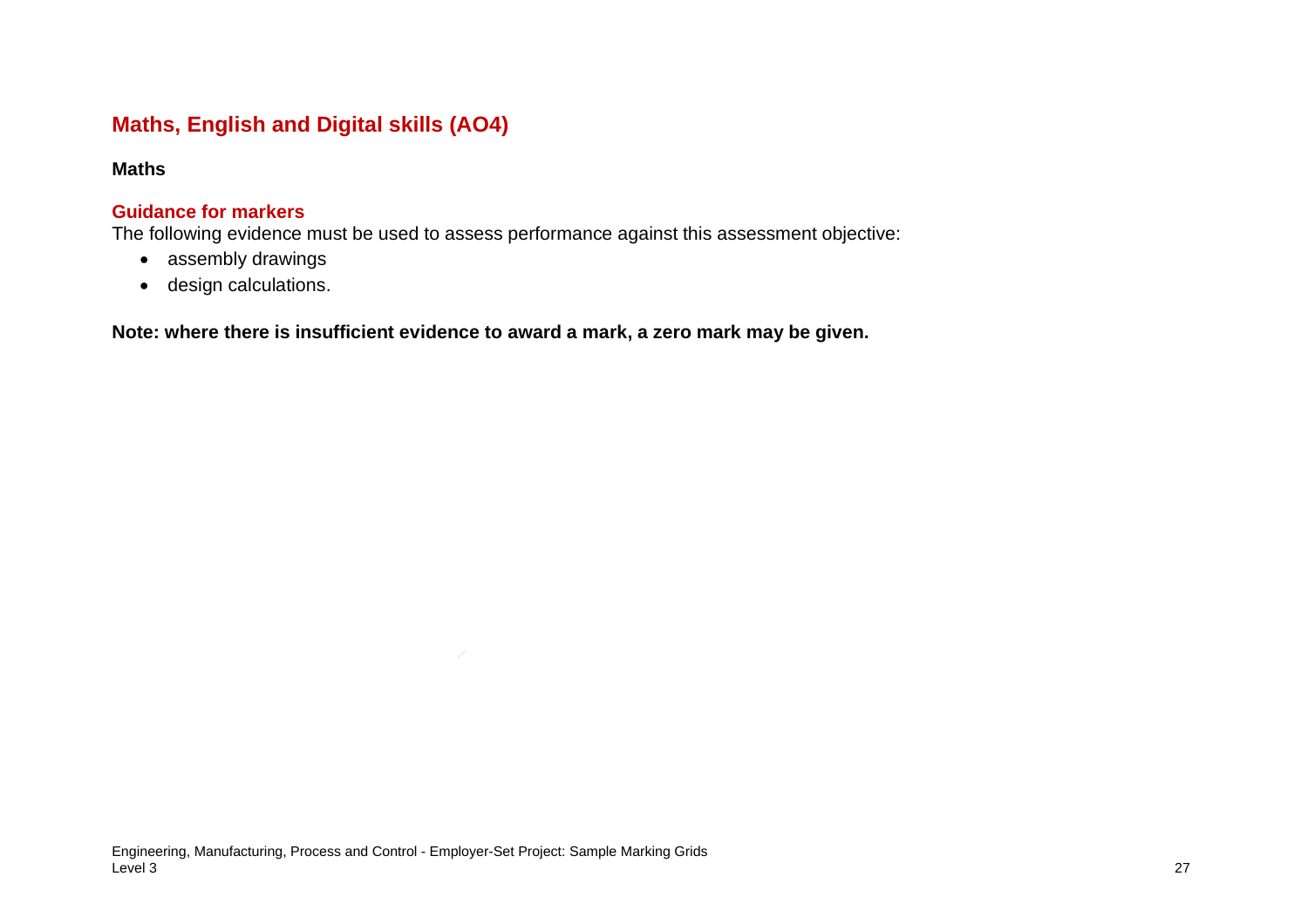|               | <b>Band 1 descriptor</b>                                                                                                                                                                                                                                                                 | <b>Band 2 descriptor</b>                                                                                                                                                                                         | <b>Band 3 descriptor</b>                                                                                                                                                          | <b>AOs</b><br>(marks)    | <b>Total</b><br>marks<br>available |  |
|---------------|------------------------------------------------------------------------------------------------------------------------------------------------------------------------------------------------------------------------------------------------------------------------------------------|------------------------------------------------------------------------------------------------------------------------------------------------------------------------------------------------------------------|-----------------------------------------------------------------------------------------------------------------------------------------------------------------------------------|--------------------------|------------------------------------|--|
| Tasks $1 - 4$ |                                                                                                                                                                                                                                                                                          | $\mathbf{2}$                                                                                                                                                                                                     | 3                                                                                                                                                                                 | AO <sub>4</sub> a<br>(3) | 3                                  |  |
| <b>Maths</b>  | <b>Indicative Content - Sample version</b><br>associated calculations.<br>completion of assembly diagrams.<br><b>Marking descriptors - All versions</b><br>Limited mathematical concepts                                                                                                 | AO4a – The candidate's use of appropriate mathematics in relation to design development and<br>The candidate's accuracy and use of measurements, scales etc as part of the design and<br>A range of mathematical |                                                                                                                                                                                   |                          |                                    |  |
|               | Mathematical approaches and<br>and calculations applied.<br>concepts applied fully and<br>concepts and calculations<br>shown and applied<br>consistently. (AO4a)<br>(AO4a)<br>appropriately. (AO4a)<br>Workings or techniques<br>Working contains inaccuracies<br>Calculations presented |                                                                                                                                                                                                                  |                                                                                                                                                                                   |                          |                                    |  |
|               | omitted as part of calculations,<br>assumptions lack detail and full<br>definition. Workings shown but<br>calculation errors made/<br>inaccurate execution. (AO4a)                                                                                                                       | or could be more efficient (i.e.<br>expressed in shorthand).<br>Workings inconsistently shown.<br>(AO4a)                                                                                                         | accurately and in correct<br>format, workings shown and<br>evidence of checking to ensure<br>correct results (e.g. estimation<br>workings, reverse calculation<br>checks). (AO4a) |                          |                                    |  |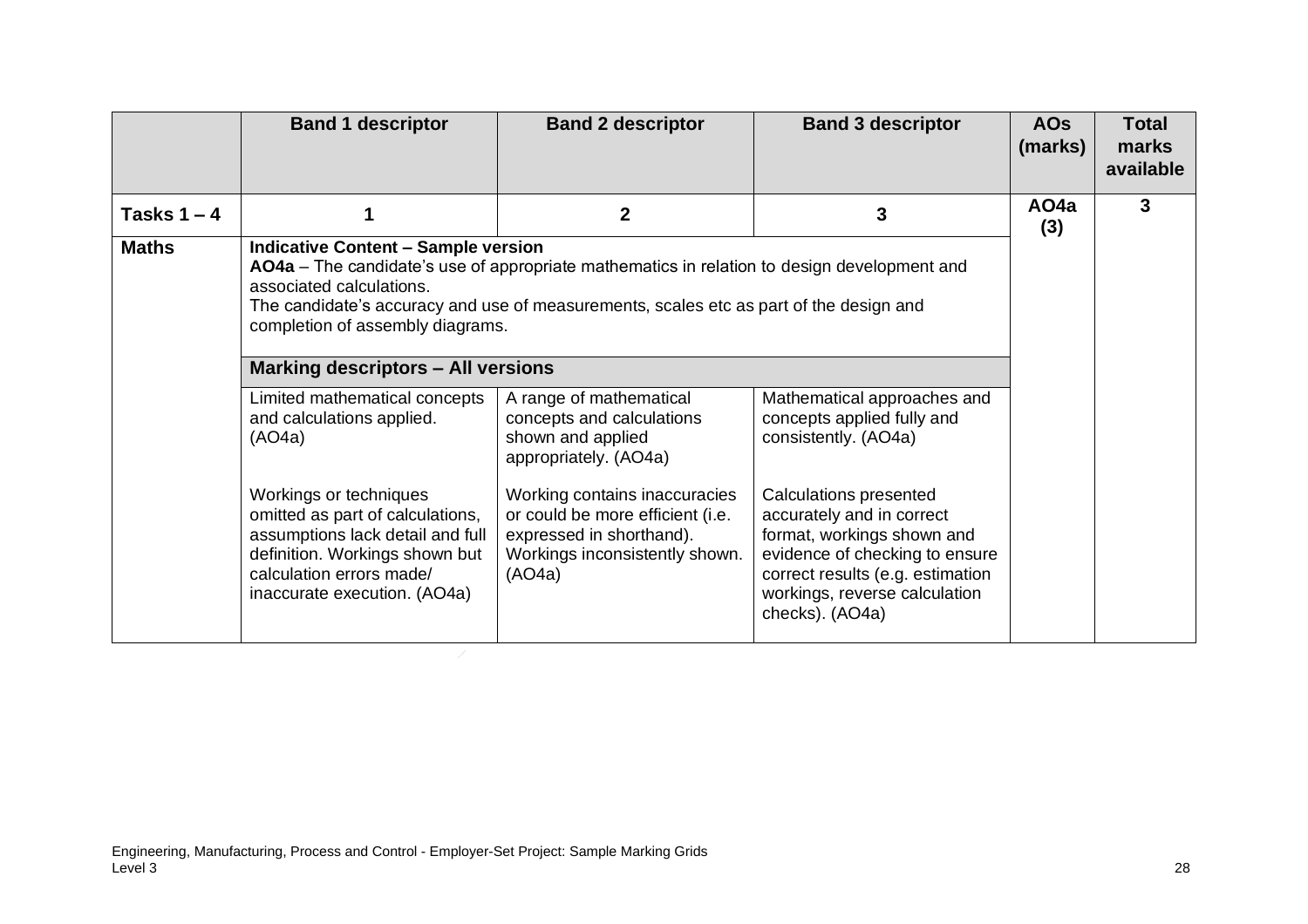### **English**

#### **Guidance for markers**

The following evidence must be used to assess performance against this assessment objective:

- research notes
- written report
- presentation materials (slides, handouts, notes etc.)
- video recording of presentation.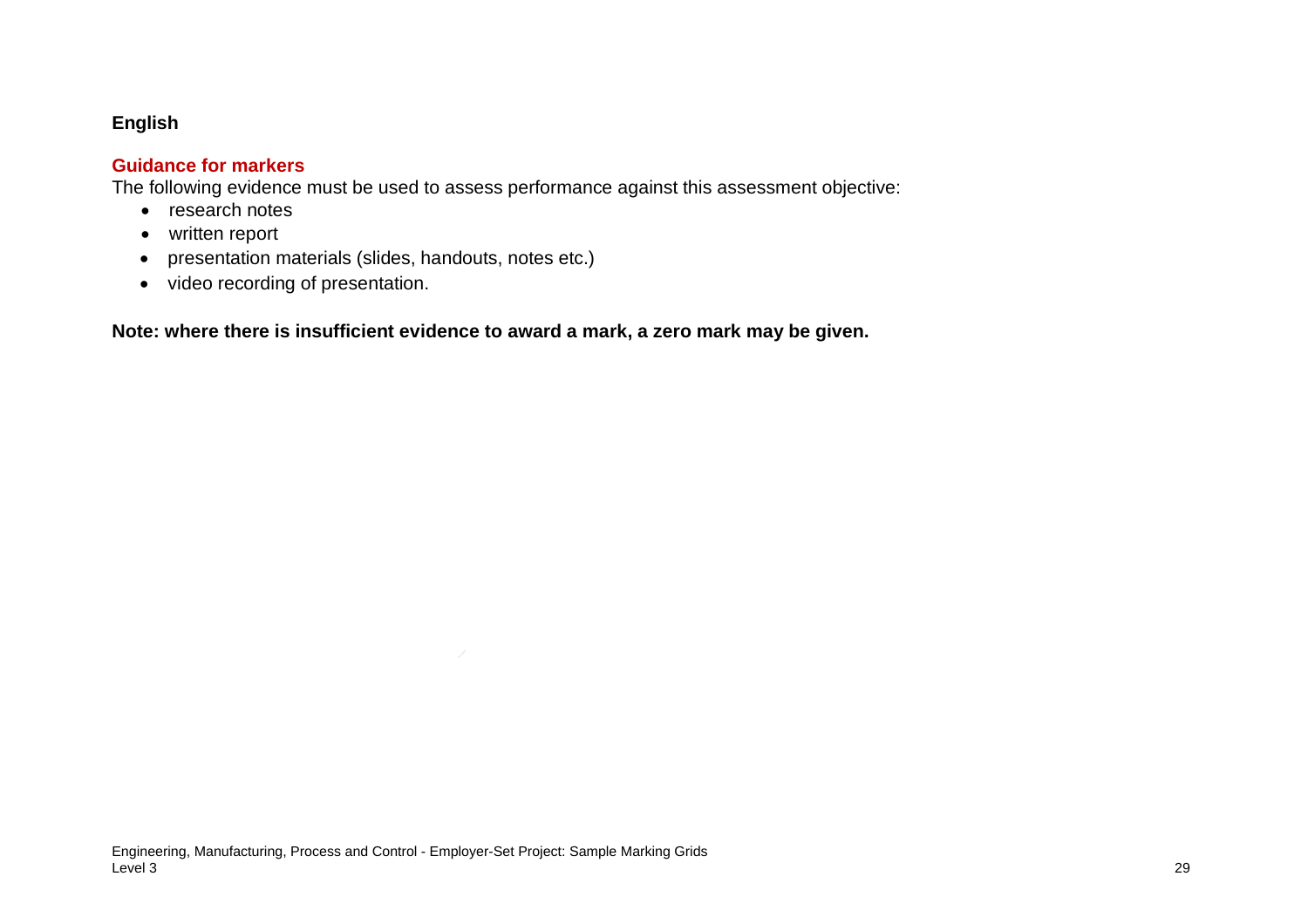|                | <b>Band 1 descriptor</b>                                                                                                                                                                                                                                                                                                                                                                                                                                                                                                 | <b>Band 2 descriptor</b>                                                                                                                                                                                                                                                                                                                                                                                                                                                                                                                                                                                                                                                                                                                                                                                                                                                                                                  | <b>Band 3 descriptor</b>                                                                                                                                                                                                                                                                                                                                                                                                                     | <b>AOs</b><br>(marks) | <b>Total</b><br>marks<br>available |
|----------------|--------------------------------------------------------------------------------------------------------------------------------------------------------------------------------------------------------------------------------------------------------------------------------------------------------------------------------------------------------------------------------------------------------------------------------------------------------------------------------------------------------------------------|---------------------------------------------------------------------------------------------------------------------------------------------------------------------------------------------------------------------------------------------------------------------------------------------------------------------------------------------------------------------------------------------------------------------------------------------------------------------------------------------------------------------------------------------------------------------------------------------------------------------------------------------------------------------------------------------------------------------------------------------------------------------------------------------------------------------------------------------------------------------------------------------------------------------------|----------------------------------------------------------------------------------------------------------------------------------------------------------------------------------------------------------------------------------------------------------------------------------------------------------------------------------------------------------------------------------------------------------------------------------------------|-----------------------|------------------------------------|
| Tasks $1 - 4$  |                                                                                                                                                                                                                                                                                                                                                                                                                                                                                                                          | $\mathbf{2}$                                                                                                                                                                                                                                                                                                                                                                                                                                                                                                                                                                                                                                                                                                                                                                                                                                                                                                              | 3                                                                                                                                                                                                                                                                                                                                                                                                                                            | AO4b<br>(3)           | 3                                  |
| <b>English</b> | <b>Indicative Content - Sample version</b><br><b>Marking descriptors - All versions</b><br>Evidence within task responses<br>lacks structure where outcome<br>is partially understandable.<br>Communication style is<br>generally appropriate to the<br>outcome but has some<br>inconsistencies across tasks.<br>(AO4b)<br>Meaning is clear, but the<br>language is not always fluent.<br>Grammar and/or spelling<br>contain errors or<br>inconsistencies. Audibility of<br>oral presentation is<br>inconsistent. (AO4b) | AO4b – The candidate's use of appropriate and accurate English. Clarity and articulateness of use<br>of English, number of grammatical, spelling and punctuation errors in written work such as the<br>report, and associated text on drawings. Use of terminology within written evidence which is<br>technical and consistent with the intended audience. Candidate's confidence in the use of language<br>during verbal presentations – their level of articulation and clarity in the delivery of information.<br>Evidence within task responses<br>uses conventional structure<br>which is understandable.<br>Communication style is<br>appropriate to the outcome<br>across most tasks. (AO4b)<br>Meaning is clear, language is<br>fluent, although the response<br>may contain colloquialisms or<br>jargon etc. Grammar and<br>spelling are mainly accurate.<br>Audibility of oral presentation is<br>good. (AO4b) | Evidence within task responses<br>uses a structure which makes it<br>easy to fully understand.<br>Communication style is<br>appropriate to the outcome<br>across all tasks. (AO4b)<br>Meaning is clear, language is<br>fluent and consistent across<br>tasks. Grammar and spelling<br>are consistently accurate<br>across tasks. Deploys a range<br>of grammatical constructions.<br>Audibility of oral presentation is<br>excellent. (AO4b) |                       |                                    |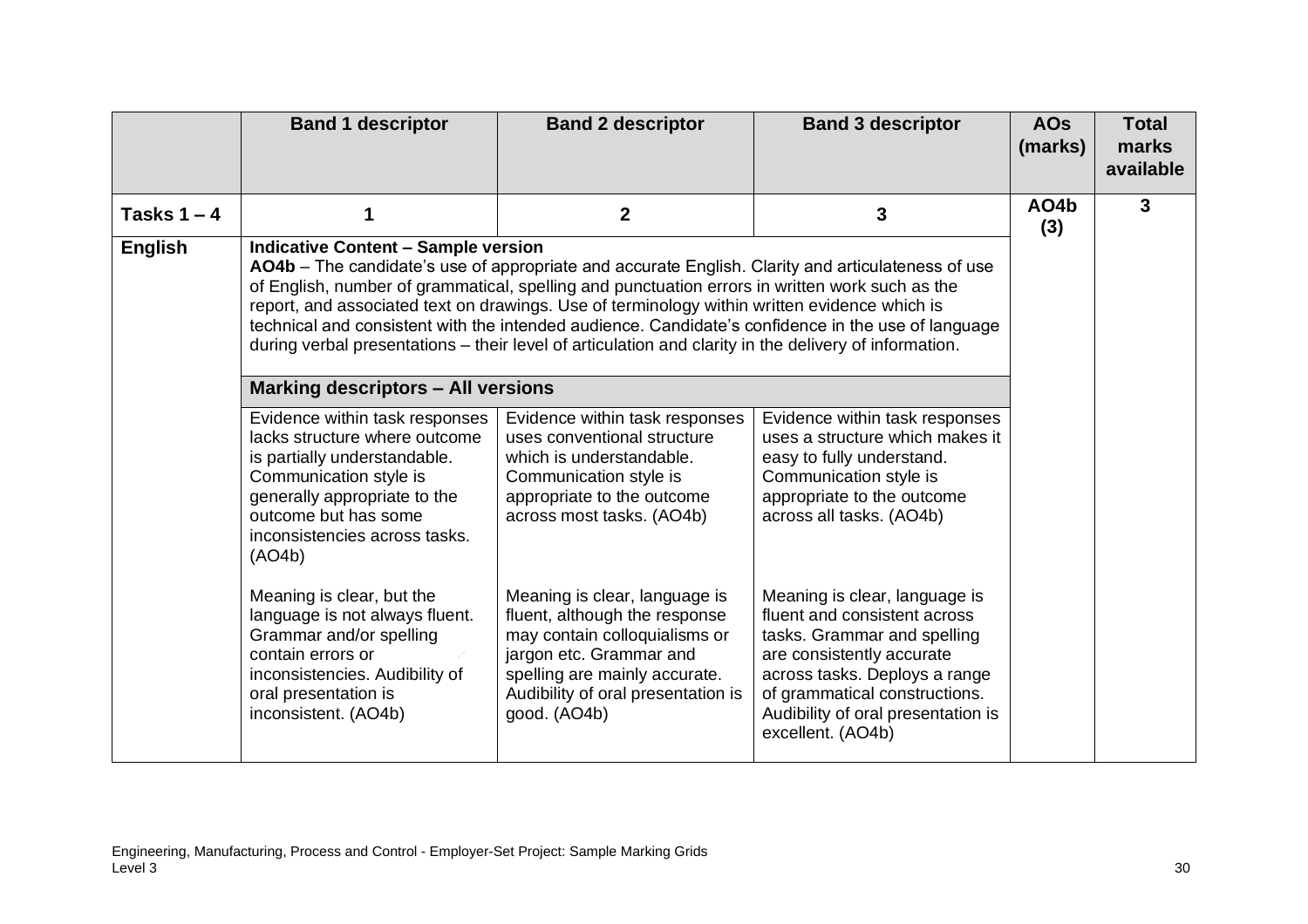### **Digital**

#### **Guidance for markers**

The following evidence must be used to assess performance against this assessment objective:

- list of references/sources
- assembly drawings (where CAD used)
- presentation materials (slides, handouts, notes etc.)
- video recording of presentation.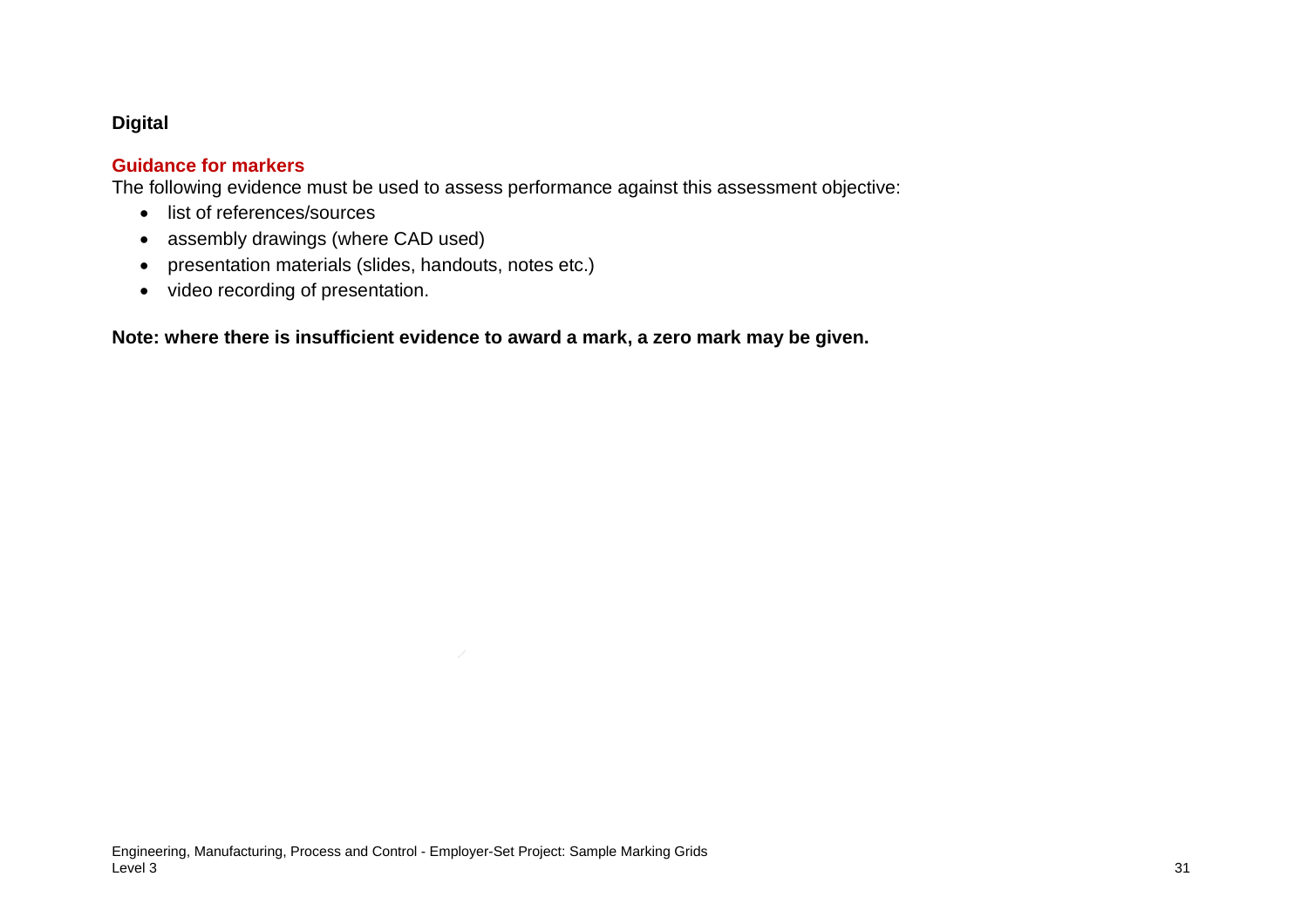|                | <b>Band 1 descriptor</b>                                                                                                                                                                                                                                                                                                                                                                                                                                                                   | <b>Band 2 descriptor</b>                                                                                                                                                                                         | <b>Band 3 descriptor</b>                                                                                                                                                                                             | <b>AOs</b><br>(marks) | <b>Total</b><br>marks<br>available |
|----------------|--------------------------------------------------------------------------------------------------------------------------------------------------------------------------------------------------------------------------------------------------------------------------------------------------------------------------------------------------------------------------------------------------------------------------------------------------------------------------------------------|------------------------------------------------------------------------------------------------------------------------------------------------------------------------------------------------------------------|----------------------------------------------------------------------------------------------------------------------------------------------------------------------------------------------------------------------|-----------------------|------------------------------------|
| Tasks $1 - 4$  |                                                                                                                                                                                                                                                                                                                                                                                                                                                                                            | 2                                                                                                                                                                                                                | 3                                                                                                                                                                                                                    | AO4c<br>(3)           | 3                                  |
| <b>Digital</b> | <b>Indicative Content - Sample version</b><br>AO4c – The candidate's use of appropriate digital resources to meet task requirements (e.g.<br>The delivery of the presentation for task four using appropriate software. The range of digital<br>options used across tasks, the extent to which they have been used to add value and their<br>effectiveness of use. Use of current digital techniques, resources and sources in adherence with<br>industry practice, convention and trends. | presentation, internet research). The application of features available within digital resources where<br>appropriate (e.g. formatting, layout, presentation modes, animations/transitions in presentation etc). |                                                                                                                                                                                                                      |                       |                                    |
|                | <b>Marking descriptors - All versions</b><br>Digital technology attempted as<br>part of task responses. (AO4c)                                                                                                                                                                                                                                                                                                                                                                             | Consideration and use of basic<br>digital options/features to<br>strengthen task responses<br>throughout project across<br>tasks. (AO4c)                                                                         | Digital options applied<br>effectively in line with industry<br>practices, demonstrating use of<br>range of technology features.<br>Digital techniques used<br>effectively to add value to task<br>responses. (AO4c) |                       |                                    |